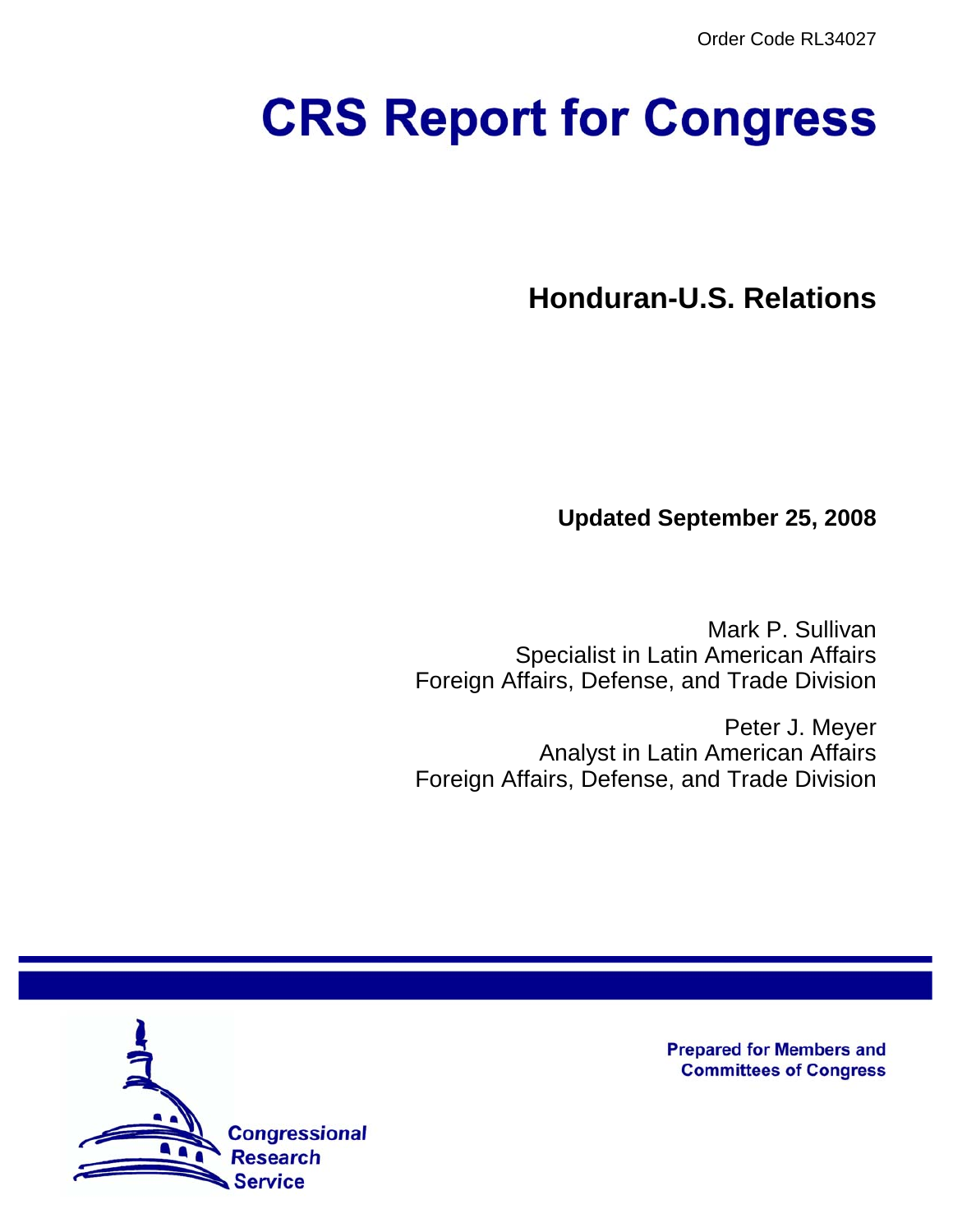# Honduran-U.S. Relations

#### **Summary**

The Central American nation of Honduras, one of the hemisphere's poorest countries, faces significant challenges in the areas of crime, human rights, and improving overall economic and living conditions. While traditional agricultural exports of coffee and bananas are still important for the economy, nontraditional sectors, especially the maquiladora, or export-processing industry, have grown significantly over the past decade. Among the country's development challenges are a poverty rate over 70%, high infant mortality, and a significant HIV/AIDS epidemic. Despite these challenges, increased public spending on health and education have reaped significant improvements in development indicators over the past decade.

Current President Manuel Zelaya of the Liberal Party won a four-year term in the November 2005 elections. The country has enjoyed 26 years of uninterrupted elected civilian democratic rule. The economy, which grew 6.3% in 2006 and in 2007, has benefitted from significant debt reduction by the international financial institutions that is freeing government resources to finance poverty-reduction programs. A key challenge for the government is curbing violent crime and the growth of youth gangs.

The United States has a close relationship with Honduras, characterized by an important trade partnership, a U.S. military presence in the country, and cooperation on a range of transnational issues, although there have been some recent strains in relations in light of President Zelaya's move toward closer relations with Venezuela. Honduras is a party to the Dominican Republic-Central America Free Trade Agreement (DR-CAFTA). There has been extensive cooperation with Honduras on port security. Some 78,000 Hondurans living in the United States have been provided temporary protected status (TPS) since the country was devastated by Hurricane Mitch in 1998. In early May 2007, TPS was extended until January 2009.

U.S. foreign aid to Honduras amounted to almost \$46 million in FY2007 and an estimated \$43 million in regular FY2008 foreign aid funding. Honduras will also be receiving at least \$7.3 million in FY2008 supplemental assistance funding under the Administration's Mérida Initiative designed to boost the region's capabilities to interdict the smuggling of drugs, arms, and people and also support a regional antigang strategy (P.L. 110–252). For FY2009, the Administration has requested almost \$53 million in assistance for Honduras, and the country would also receive a portion of the \$100 million requested for Central America for continuation of the Mérida Initiative. Beyond traditional foreign assistance, the Millennium Challenge Corporation approved a five-year \$215 million compact with Honduras in 2005.

In other action in the  $110^{th}$  Congress, the House approved: H.Res. 564 (Engel), in support of expanded U.S. anti-gang cooperation with Central America; H.Res. 642 (Solis) , expressing support for countries in the region afflicted by several hurricanes in 2007; and H.R. 6028 (Berman), authorizing assistance for the Mérida Initiative from FY2008 to FY2010. For additional information, see CRS Report RL34112, *Gangs in Central America*, and CRS Report RS22837, *Mérida Initiative: U.S. Anticrime and Counterdrug Assistance for Mexico and Central America*.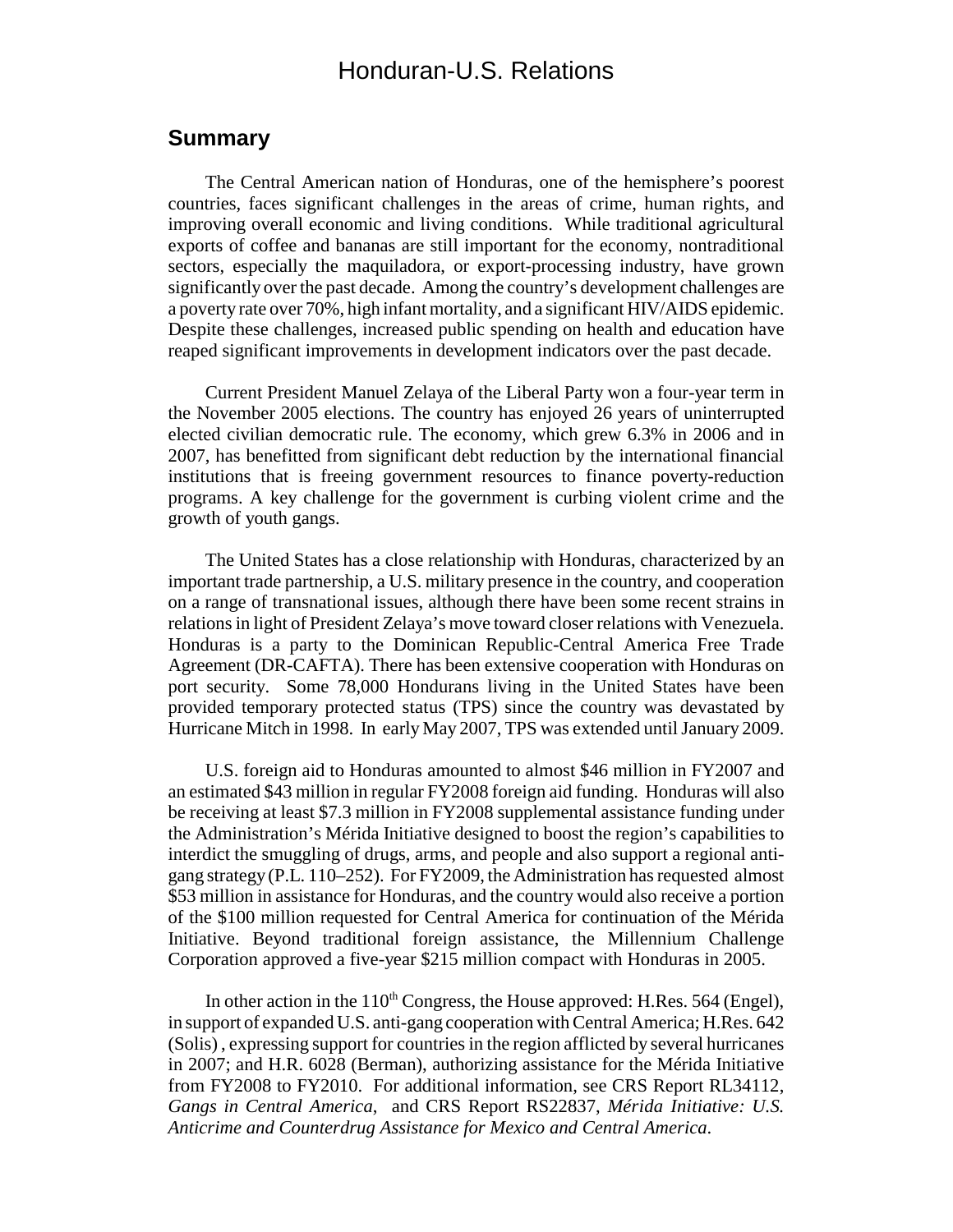# **Contents**

# **List of Figures**

|--|--|--|

# **List of Tables**

|--|--|--|--|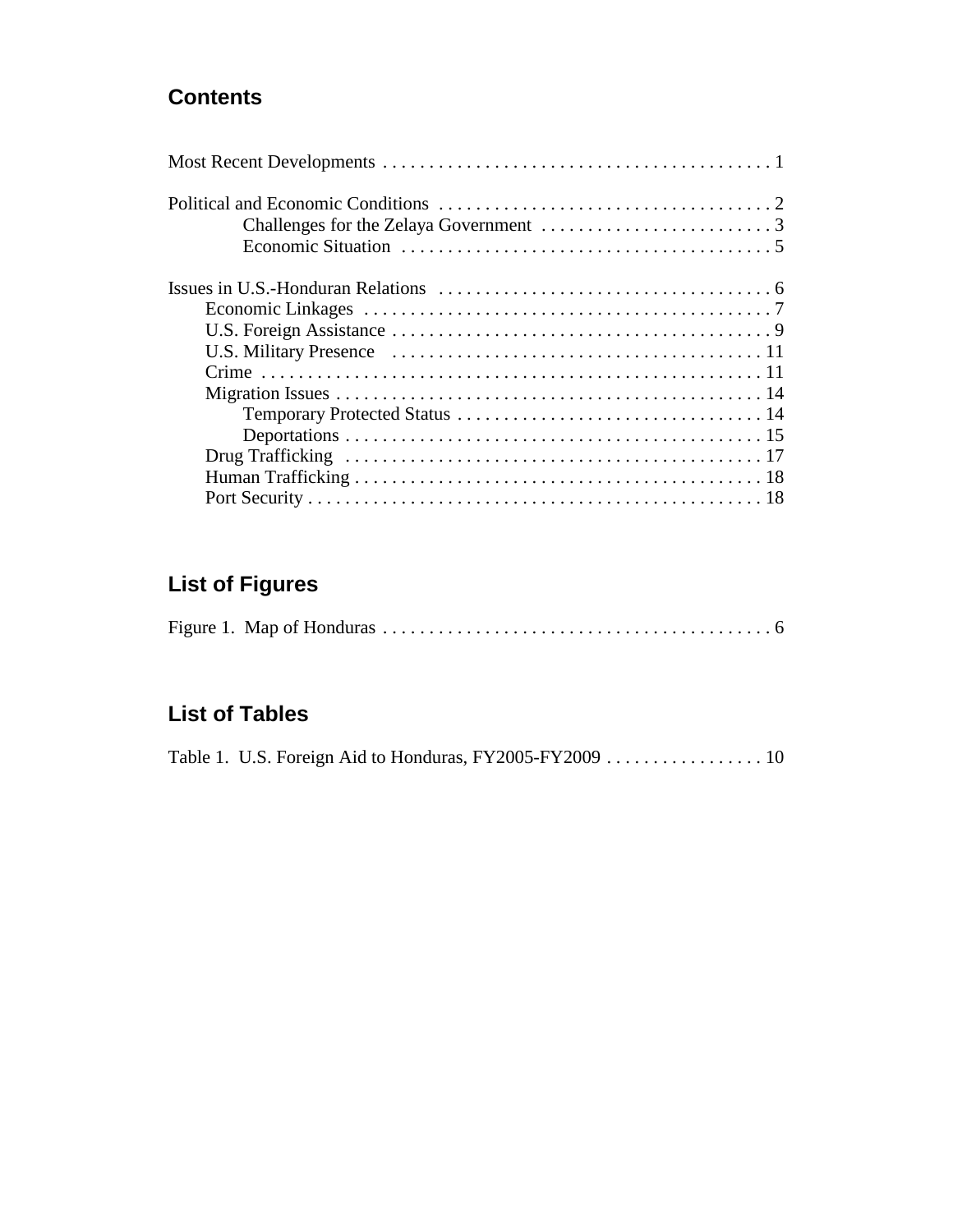# Honduran-U.S. Relations<sup>1</sup>

## **Most Recent Developments**

On September 25, 2008, President Zelaya stated that President Bush told him that the United States would once again be extending temporary protected status (TPS) for another 18 months to more than 70,000 eligible Hondurans in the United States, protecting them from deportation. TPS for Honduras was scheduled to expire on January 5, 2009. It originally was provided in the aftermath of Hurricane Mitch 1998, and has been extended six times, not including the pending extension. (See "Migration Issues" below.)

On September 24, 2008, President Bush met in New York with President Zelaya and the leaders and representatives from ten other Western Hemisphere nations that have signed free trade agreements with the United States to launch the "Pathways to Prosperity Initiative." According to the State Department, the initiative is designed to deepen existing partnerships and cooperation in order to ensure that the benefits of free trade and open investment are broadly shared throughout each country's society.

On September 19, 2008, President Zelaya accredited the new U.S. Ambassador to Honduras, Hugo Llorens, after a one week delay that the Honduran President maintained was to show solidarity with Bolivia in its diplomatic spat with the United States. Bolivia had accused the U.S. Ambassador of inciting opposition protests, and expelled the U.S. Ambassador.

On August 25, 2008, at an official signing ceremony in Tegucigalpa, Honduras joined the Bolivarian Alternative of the Americas (ALBA), an initiative launched by President Hugo Chávez in 2004. ALBA is a socially oriented trade block that includes cooperation in a range of areas such as health, education, culture, investment, and finance. Other ALBA members include Venezuela, Bolivia, Cuba, Dominica, and Nicaragua.

On June 30, 2008, President Bush signed into law the FY2008 Supplemental Appropriations Act (P.L. 110-252), which includes funding for the Mérida Initiative designed to assist Mexico and Central America combat drug trafficking, gangs, and organized crime. Honduras is expected to receive at least \$7.3 million in assistance under the program in FY2008.

<sup>&</sup>lt;sup>1</sup> Justin Rivas, a Research Associate with the CRS Foreign Affairs, Defense, and Trade Division in the summer of 2008, contributed to this update.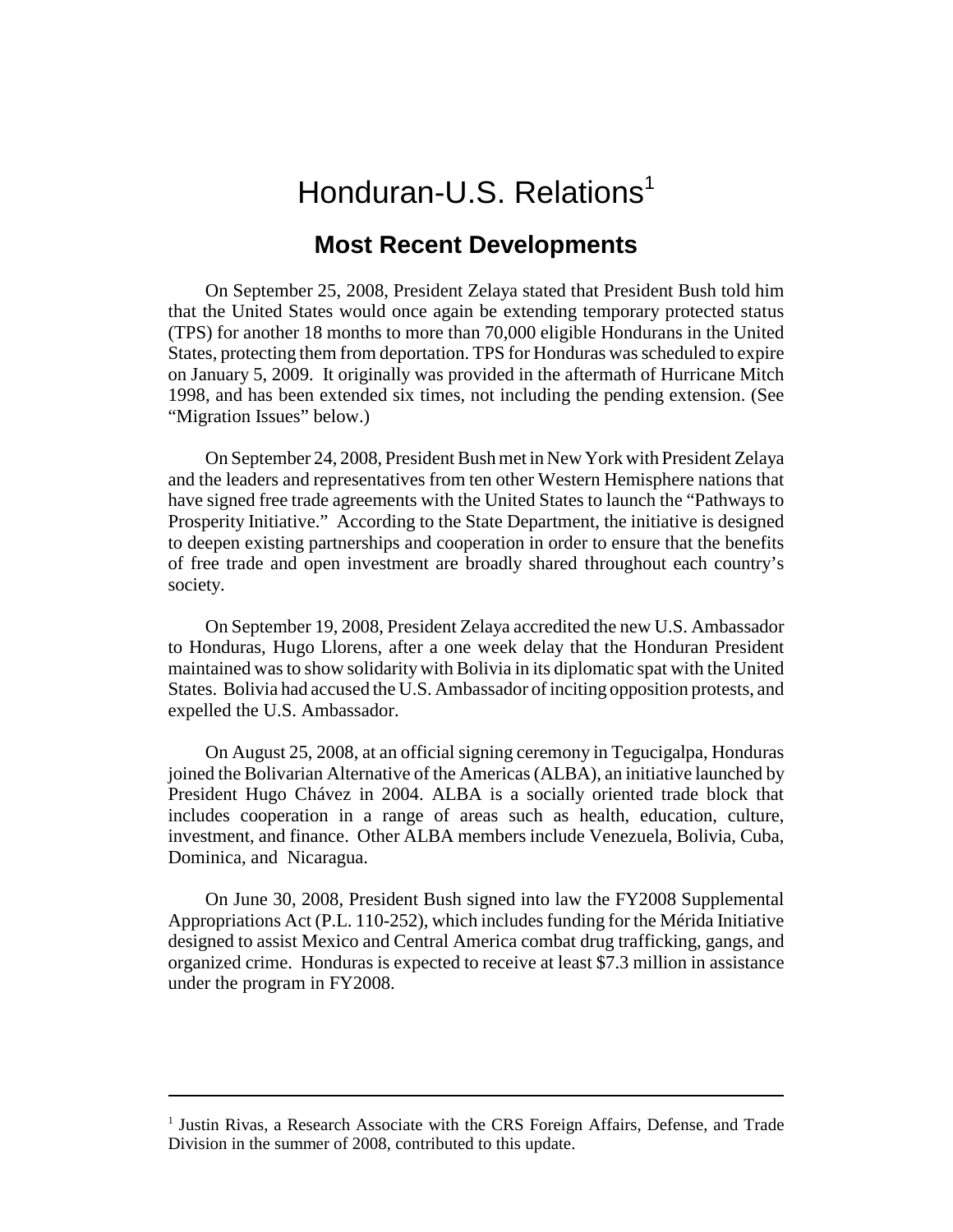On May 14, 2008, some 30,000 Hondurans marched in San Pedro Sula, the country's second largest city, to protest high rates of crime and violence in the country.

On April 25, 2008, the United States announced that it would impose a temporary safeguard on U.S. imports of cotton socks from Honduras amounting to a 5% duty from July 1, 2008 to December 31, 2008.

On April 23, 2008, Honduran labor union leader Altagracia Fuentes and two traveling companions were murdered. The Inter-American Commission on Human Rights condemned the killings, and urged the Honduran government to investigate and find those responsible.

On April 7, 2008, the International Monetary Fund approved a standby agreement for Honduras for almost \$64 million to support the country's economic program in 2008.

On March 22, 2008, the U.S. Food and Drug Administration issued an import alert on cantaloupes from a Honduran company because of concerns of links with salmonella. The ban on the company, which was criticized by the Honduran government, continued until late August 2008, although ultimately no evidence of contamination was found.

On March 11, 2008, the Department of State issued its 2007 human rights report on Honduras. Among the human rights problems cited were unlawful killings by members of the police and government agents, and arbitrary and summary killings committed by vigilantes, street gangs, and former members of the security forces. (See the full report at [http://www.state.gov/g/drl/rls/hrrpt/2007/100644.htm].)

 On January 28, 2008, the Honduran government signed an agreement with Venezuela on its participation in PetroCaribe, the Venezuelan program that provides oil at preferential discounted rates to Caribbean countries.

# **Political and Economic Conditions**

A Central American nation with a population of about 7.4 million, Honduras has enjoyed 26 years of uninterrupted civilian democratic rule since the military relinquished power in 1982 after free and fair elections. With a per capita income of \$1,200 (2006), Honduras is classified by the World Bank as a lower middle income developing economy, and remains one of the poorest countries in the hemisphere.<sup>2</sup> Traditional agricultural exports of coffee and bananas are still important for the Honduran economy, but nontraditional sectors, such as shrimp farming and the maquiladora, or export-processing industry, have grown significantly over the past decade. Among the country's development challenges are an estimated poverty rate over 70%; an infant mortality rate of 31 per 1,000; and chronic malnutrition for one out of three children under five years of age. Honduras also has

<sup>2</sup> World Bank, World Development Report, 2008.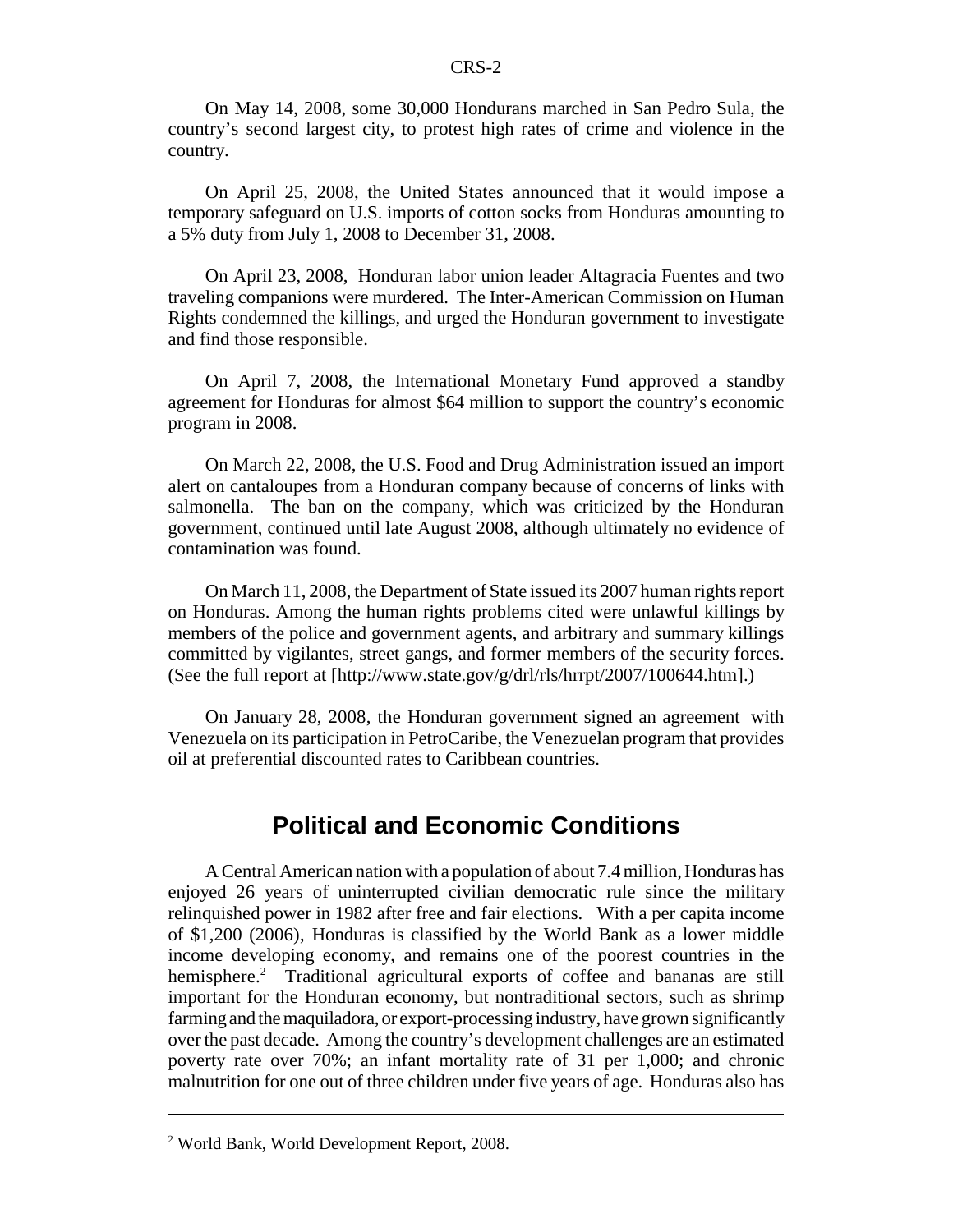a significant HIV/AIDS crisis, with an adult infection rate of 1.5% of the population. The Garifuna community (descendants of freed black slaves and indigenous Caribs from St. Vincent) concentrated in northern coastal areas has been especially hard hit by the epidemic. Despite these challenges, the World Bank maintains that increased public spending on health and education has reaped significant improvements in development indicators over the past decade.<sup>3</sup>

Current President Manuel Zelaya of the Liberal Party won the November 2005 election by the close margin of 49.9% to 46.17%, narrowly defeating his National Party rival Porfirio Lobo Sosa, the head of the Honduran Congress. While the process was deemed free and fair, technical difficulties caused a delay in the official vote count, and resulted in Lobo waiting until December 7, 2005, to concede defeat.

The Liberal and National parties traditionally have been the country's two dominant political parties. Both are considered center-right parties, and there appear to be few major ideological differences between the two. During the 2005 campaign, both candidates broadly supported the direction of the country's market-oriented economic policy, but they emphasized different approaches in dealing with crime

perpetrated by youth gangs. Lobo called for tougher action against gangs by reintroducing the death penalty (which was abolished in 1957) and increasing prison sentences for juvenile delinquents, whereas Zelaya opposed the death penalty and emphasized a more comprehensive approach that would include job creation and training. Zelaya also campaigned for more citizen involvement and transparency in government and promised to increase social programs and combat corruption.

**Challenges for the Zelaya Government.** Inaugurated to a fouryear term on January 27, 2006, Zelaya succeeded President Ricardo Maduro of the National Party, who was elected in 2001. During his tenure, President Maduro faced enormous challenges in the areas of crime, human rights, and improving overall economic and living conditions in one of the hemisphere's poorest countries, challenges that

#### **Manuel Zelaya**

Born in 1952, José Manuel "Mel" Zelaya Rosales hails from Olancho department in rural eastern Honduras. Zelaya studied civil engineering in college, but left his studies for business, investing in timber and cattle. He owns a ranch in Olancho. Zelaya joined the Liberal Party in 1970, and became party coordinator for the departments of Olancho and Colón in 1980. He was first elected to Congress in 1985 and won three additional terms. He served as head of the Honduran Social Investment Fund from 1994-1997 and again from 1998-2001 in two Liberal Party Administrations. He founded a progressive faction of the Liberal Party, and won the party's presidential primary in February 2005 before winning the general election.

**Sources:** "Manuel Zelaya," Biography Resource Center Online, Gale, 2006; People Profile Manuel "Mel" Zelaya, *LatinNews.com*, November 15, 2006.

<sup>&</sup>lt;sup>3</sup> World Bank, "Honduras Country Brief," September 2006, and "Fighting Malnutrition in Central America," December 19, 2006; U.N. Economic Commission for Latin America and the Caribbean, "Social Panorama of Latin America 2007," August 2008. Also see CRS Report RL32713, *Afro-Latinos in Latin America and Considerations for U.S. Policy*, by Clare M. Ribando.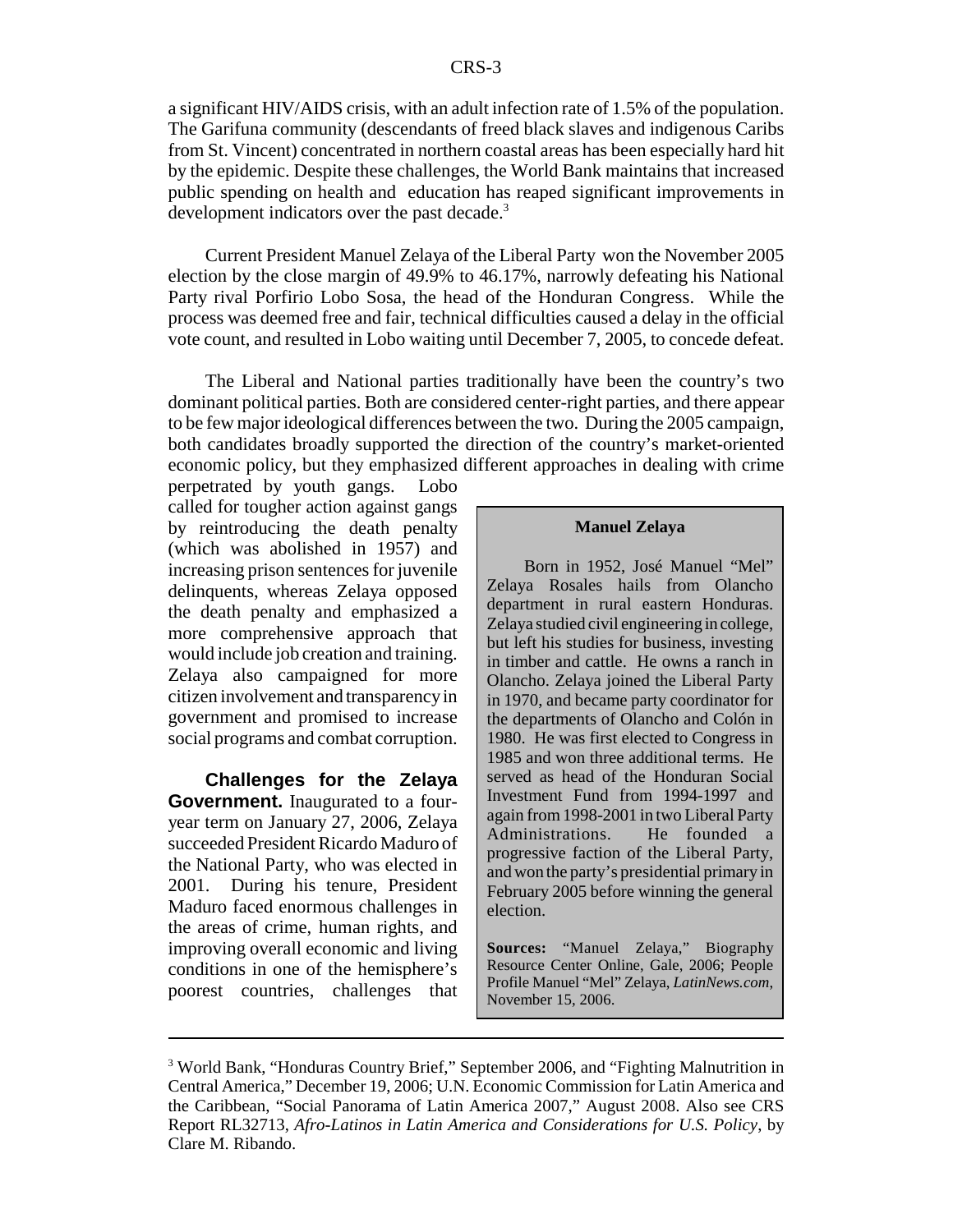Zelaya is also facing. In the 2005 legislative elections that were held simultaneously with the presidential elections, Zelaya's Liberal Party won 62 seats in the 128 member Congress, just short of a majority, which has made it more difficult for the Zelaya government to enact its legislative agenda.

In early 2007, public support for the Zelaya government had been firm, with a majority of Hondurans maintaining that President Zelaya was doing a good job. Zelaya's high ratings were buoyed by the strong performance of the economy, his efforts to fulfill campaign pledges of free school enrollment and an increase in teachers' pay, and his efforts to curb rising fuel costs.<sup>4</sup>

As 2007 progressed, however, there was a drop in public support for President Zelaya, due in large part to the government's inability to achieve concrete results in reducing crime rates, poverty, and unemployment, and failing to tackle corruption. Public support for the Zelaya government has continued to decline in 2008, and political attention has now begun to focus on presidential elections scheduled for November 2009.

On the corruption front, President Zelaya has pressed for transparency in government and access to public administration, but a new transparency law has been criticized by some observers as having too many loopholes allowing the government to prevent public access to "restricted" documents.<sup>5</sup> During Zelaya's first year, several high ranking officials resigned as a result of corruption scandals. In November 2007, the former director of the state phone company, Hondutel, was charged with the illegal wiretapping of President Zelaya's phone conversations.<sup>6</sup> In 2008, Hondutel was also being investigated in several corruption scandals. In early April 2008, a number of Honduran prosecutors began a month-long hunger strike in protest of impunity for well-connected political and business leaders.<sup>7</sup>

An increase in crime and violence has also contributed to the growing unpopularity of the Zelaya government. In 2006, there were over 3,000 murders, including the assassination of environmentalists and human rights advocates.<sup>8</sup> In December 2006, for example, human rights attorney Dionisio Díaz García was killed by unknown assailants in Tegucigalpa. In September 2008, the Honduran human rights ombudsman maintained that the 2007 murder rate had reached 49.9 per 100,000 inhabitants, one of the highest in the region.<sup>9</sup> Press rights groups have

<sup>4</sup> "Un 57 Pct de Hondureños Aprueba Gestión Presidente Zelaya," *Reuters,* January 24, 2007; "Honduras Country Report," *Economist Intelligence Unit*, January 2007.

<sup>5</sup> Thelma Meja, "Corruption: Honduras Grapples with Murky Transparency Law," *Global Information Network*, February 23, 2007.

<sup>&</sup>lt;sup>6</sup> "Honduras: Zelaya at Centre of Spying Row," LatinNews.com, Weekly Report, November 15, 2007.

<sup>7</sup> "Honduras: Prosecutors Stage Hunger Strike Against Corruption," *Latin American Regional Report: Caribbean and Central America,* May 2008.

<sup>8</sup> "Honduras: Rocky First Year for Zelaya," *Central America Report*, February 17, 2007.

<sup>9</sup> Marion Barbel, "Homicide Rate Confirms Honduras as One of Region's Most Violent (continued...)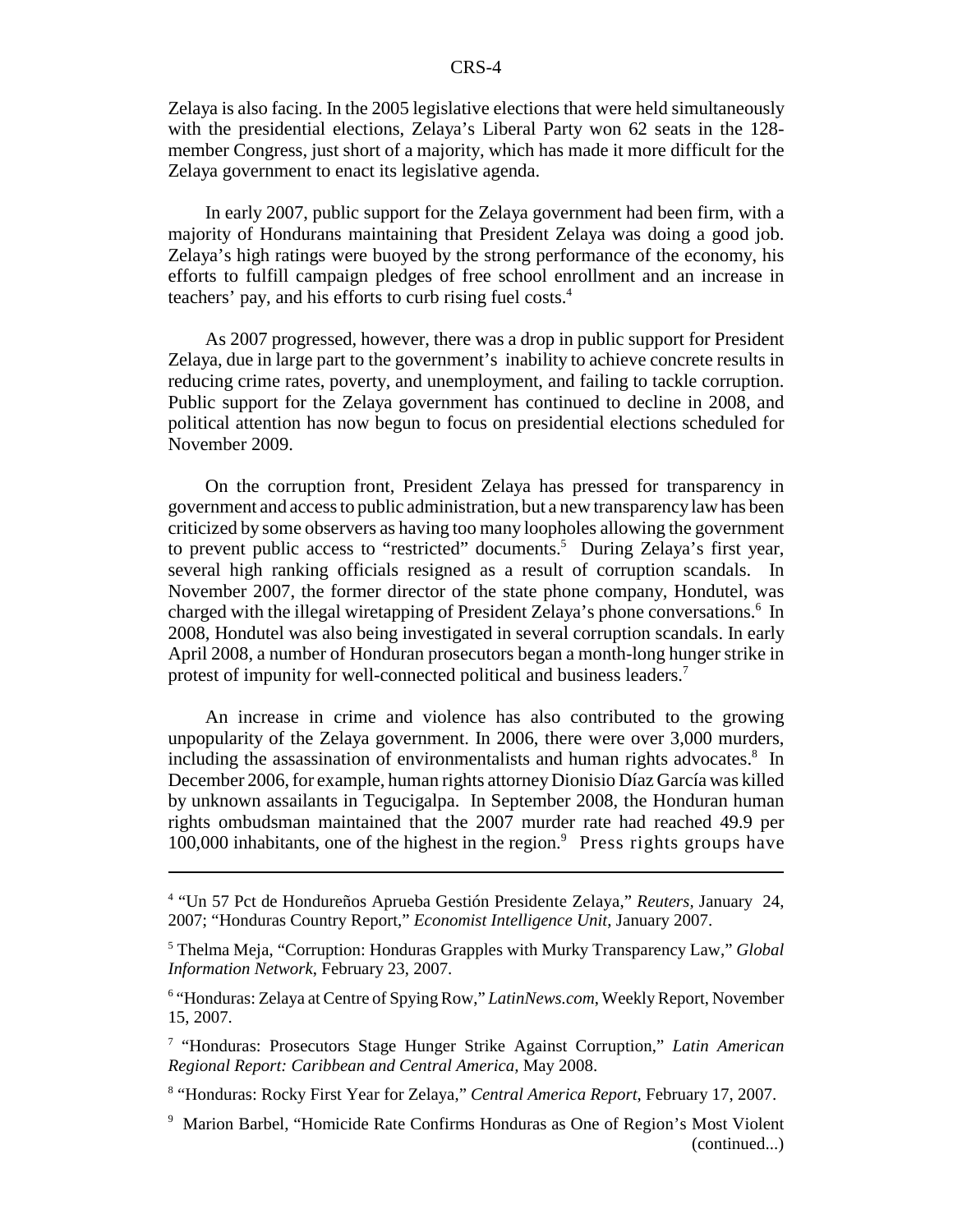expressed concerns about violence against journalists. In October 2007, a popular radio commentator at Radio Cadenas Voces (RCV), a station highly critical of the Zelaya government, was shot and killed. In early November, the director of RCV left the country with his family after death threats.<sup>10</sup> On April 23, 2008, Honduran labor union leader Altagracia Fuentes and two traveling companions were murdered. The Inter-American Commission on Human Rights condemned the killings, and urged the Honduran government to investigate and find those responsible. In mid- May 2008, some 30,000 Hondurans marched in San Pedro Sula, the country's second largest city, to protest high rates of crime and violence in the country.

**Economic Situation.** Honduras was devastated by Hurricane Mitch in 1998, which killed more than 5,000 people and caused billions of dollars in damage. The gross domestic product declined by 1.4% in 1999, and the country felt the effects of the storm for several years, with roads and bridges washed out, the agricultural sector hard hit, and scores of orphaned children, many of whom joined criminal gangs. Spurred on by substantial U.S. foreign assistance, however, the economy rebounded by 6% in 2000, and has remained positive ever since. More recently, the economy registered growth rates of 4.1% in 2005, and 6.3% in 2006 and 2007.<sup>11</sup> Despite this economic improvement, Honduras remains one of the most impoverished nations in Latin America, with a poverty rate over 70% and high unemployment, currently estimated at almost 28%.<sup>12</sup>

In April 2008, Honduras signed a \$64 million standby agreement with the International Monetary Fund (IMF) designed to support the government's economy policy program of continuing high growth levels, containing inflation, and reforming the electricity sector. The government maintained the agreement would open up more than \$225 million in foreign loans for the country. In past years, Honduras had negotiated three poverty reduction and growth facility (PRGF) agreements with the International Monetary Fund (IMF) that imposed fiscal and monetary targets on the government to maintain firm macroeconomic discipline and to develop a comprehensive poverty reduction strategy. The most recent PRGF agreement, which expired in February 2007, made Honduras eligible for about \$1 billion in debt relief under the IMF and World Bank's Highly Indebted Poor Countries (HIPC) Initiative. The Inter-American Development Bank (IDB) also announced a debt forgiveness program in late 2006 for its poorest members, including Honduras, which benefitted from a reduction of \$1.4 billion in foreign debt, freeing government resources to finance poverty-reduction programs. $^{13}$ 

<sup>&</sup>lt;sup>9</sup> (...continued)

Nations," *Global Insight Daily Analysis*, September 11, 2008.

<sup>&</sup>lt;sup>10</sup> "Head of Radio Cadenas Voces Flees the Country in Fear for His Life," Reporters Without Borders, November 2, 2007.

<sup>&</sup>lt;sup>11</sup> "Honduras: Country Report," *Economist Intelligence Unit*, September 2008.

<sup>&</sup>lt;sup>12</sup> Ibid; U.N. Economic Commission for Latin America and the Caribbean, "Social Panorama of Latin America 2007," August 2008.

<sup>&</sup>lt;sup>13</sup> "Honduras: Country Report," *Economist Intelligence Unit*, April 2007; Nestor Ikeda, "Inter-American Development Bank Forgives Debt of 5 Nations," *Associated Press*, March (continued...)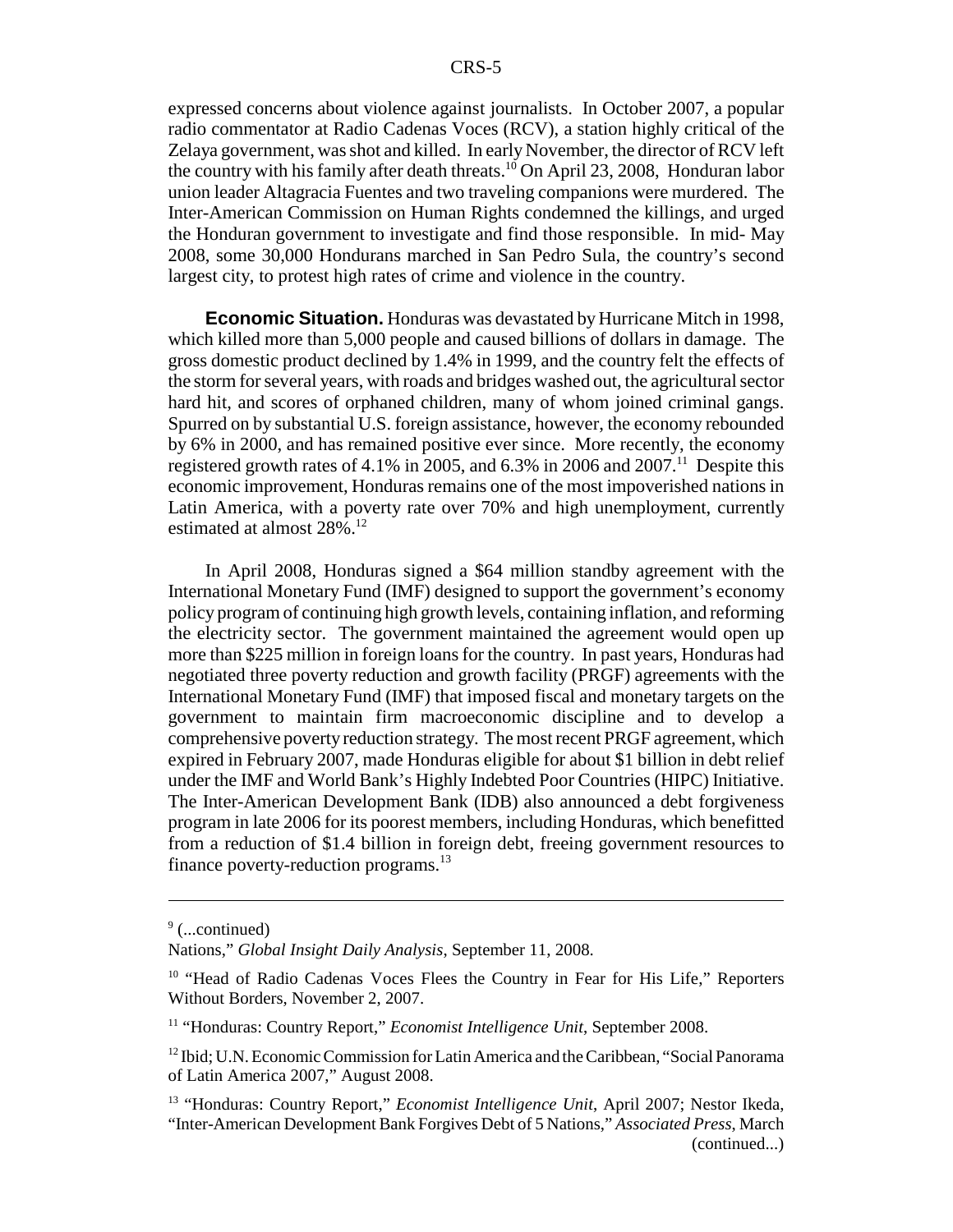Since Honduras is an energy importer, its energy import bill has risen considerably with the rise in world oil prices, amounting to more than \$1 billion in 2006. In December 2007, the Zelaya government decided to participate in PetroCaribe, the Venezuelan program that provides oil at preferential discounted rates to Caribbean countries. On January 28, 2008, the Honduran government signed an agreement with Venezuela on its participation in PetroCaribe, although the first oil shipment under the program did not arrive until June 2008.



**Figure 1. Map of Honduras**

**Source:** Map Resources. Adapted by CRS.

# **Issues in U.S.-Honduran Relations**

The United States has had close relations with Honduras over many years, characterized by significant foreign assistance, an important trade relationship, a U.S. military presence in the country, and cooperation on a range of transnational issues.

 $13$  (...continued)

<sup>17, 2007.</sup>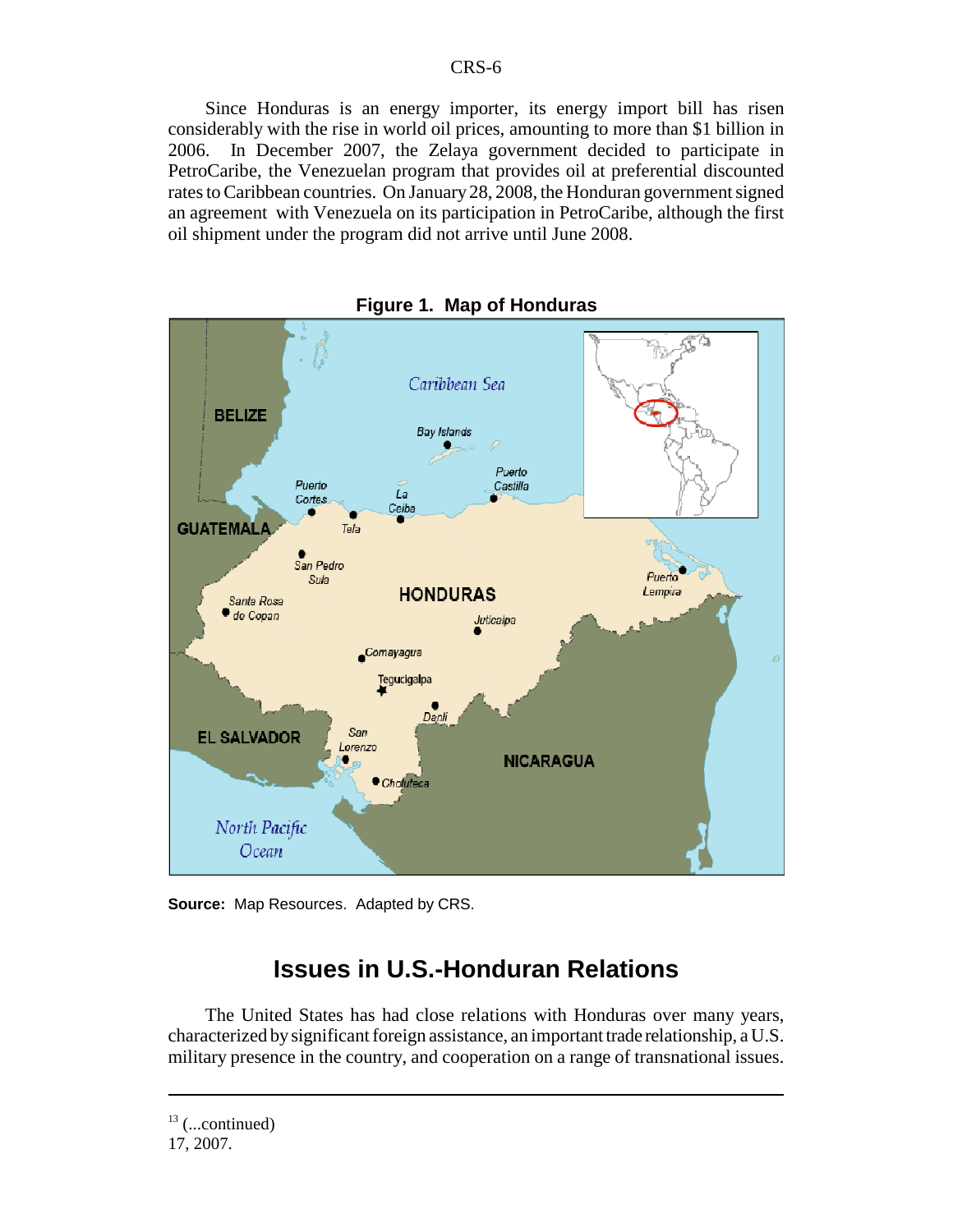The bilateral relationship became especially close in the 1980s when Honduras returned to democratic rule and became the lynchpin for U.S. policy in Central America. At that time, the country became a staging area for U.S.-supported excursions into Nicaragua by anti-Sandinista opponents known as the contras.

Today, overall U.S. policy goals for Honduras include a strengthened democracy with an effective justice system that protects human rights and promotes the rule of law, and the promotion of sustainable economic growth with a more open economy and improved living conditions. The United States also cooperates with Honduras to deal with such transnational issues as narcotics trafficking, money laundering, the fight against terrorism, illegal migration, and trafficking in persons, and supports Honduran efforts to protect the environment and combat HIV/AIDS. There are some 800,000 to 1 million Hondurans residing in the United States, who sent some \$2.6 billion in remittances to Honduras in 2007, more than one fourth of the country's gross domestic product. $^{14}$ 

According to some analysts, President Zelaya's move toward closer relations with Venezuela and its allies, including the recent move to join Venezuela's Bolivarian Alternative for the Americas (ALBA), reportedly runs the risk of jeopardizing the traditionally close state of relations with the United States.15 In September 2008, President Zelaya also delayed the accreditation of the new U.S. Ambassador to Honduras, Hugo Llorens, by one week to show solidarity with Bolivia in its diplomatic spat with the United States in which Bolivia expelled the U.S. Ambassador. Nevertheless, President Zelaya reportedly took a softer tone in his first official meeting with Ambassador Llorens, and described the United States "as an ally and friend." Zelaya also reportedly maintained that he was forced to turn to Venezuela for assistance because of rising food and energy prices.<sup>16</sup>

#### **Economic Linkages**

U.S. trade and investment linkages with Honduras have increased since the early 1980s, and will likely increase further with the implementation of the Dominican Republic-Central America-United States Free Trade Agreement (CAFTA-DR) that entered into force with Honduras in April 2006. In 1984, Honduras became one of the first beneficiaries of the Caribbean Basin Initiative (CBI), the one-way U.S. preferential trade arrangement providing duty-free importation for many goods from the region. In the late 1980s, Honduras benefitted from production-sharing arrangements with U.S. apparel companies for duty-free entry into the United States of certain apparel products assembled in Honduras. As a result, maquiladoras or export-assembly companies flourished, most concentrated in the north coast region. The passage of the Caribbean Basin Trade Partnership Act in 2000 (CBTPA), which

<sup>&</sup>lt;sup>14</sup> U.S. Department of State, "Background Note: Honduras," June 2008; Inter-American Development Bank, The Multilateral Investment Fund (MIF), "Remittances to Latin America and the Caribbean 2007."

<sup>15 &</sup>quot;Honduras: Zelaya Risks ALBA Membership," *Oxford Analytica*, September 16, 2008.

<sup>16</sup> Freddy Cuevas "Honduran Leader: U.S. Apathy Made Him Turn to Chávez," *Associated Press Newswires*, September 19, 2008.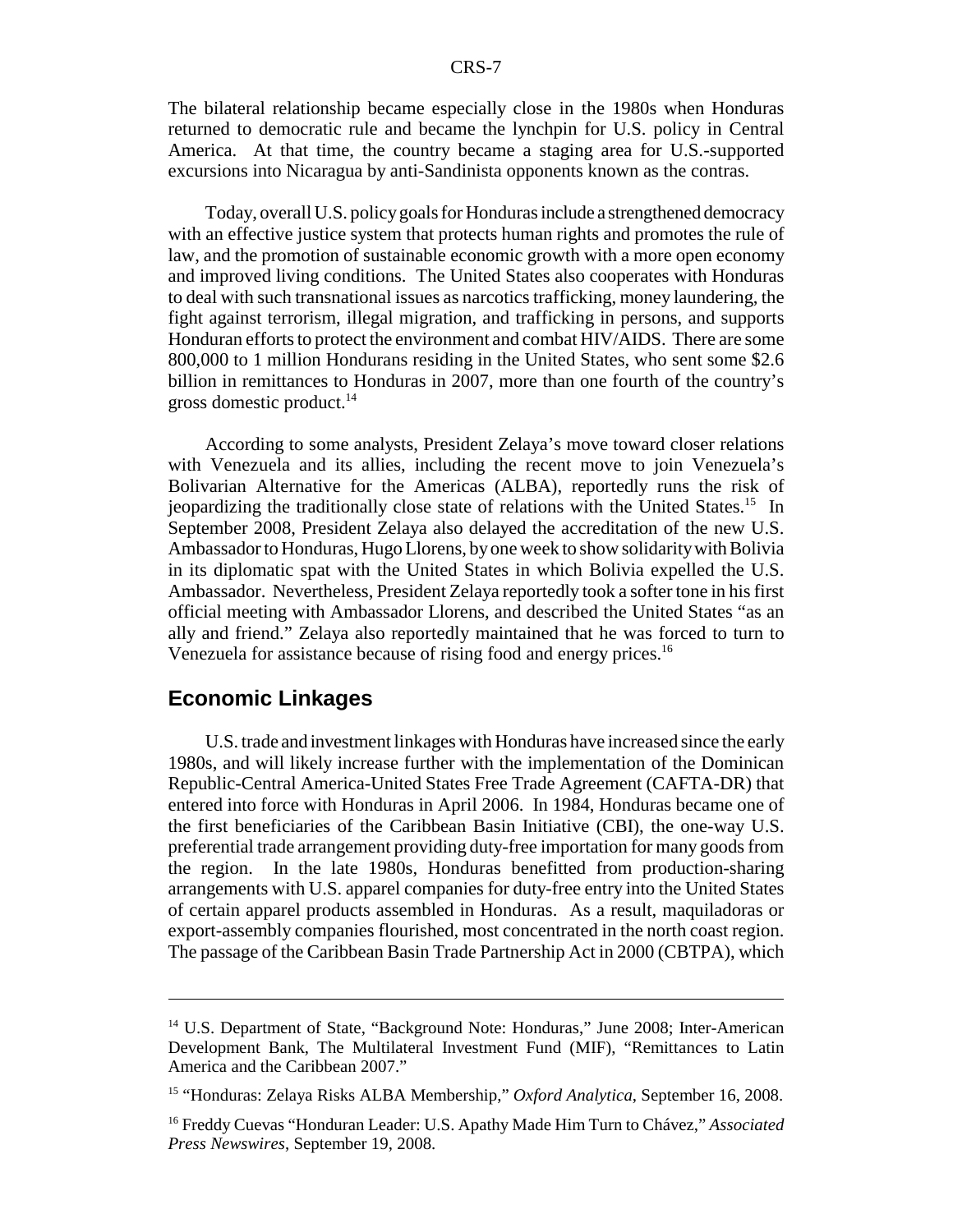provided Caribbean Basin nations with NAFTA-like preferential tariff treatment, further boosted Honduran maquiladoras.

The United States is by far Honduras' largest trading partner, and is the destination of about two-thirds of Honduran exports and the origin of about half of its imports. Honduras is the second largest Latin American exporter of apparel to the United States after Mexico. In 2007, U.S. exports to Honduras amounted to about \$4.5 billion, up 21% from 2006. Knit and woven apparel inputs accounted for a substantial portion as well as machinery, chemicals, and petroleum. U.S. imports from Honduras amounted to about \$3.9 billion, with knit and woven apparel (assembled products from the maquiladora sector) accounting for the lion's share. Other Honduran exports to the United States include coffee, seafood, bananas, electrical wiring, gold, and tobacco. In terms of investment, the stock of U.S. foreign direct investment in Honduras amounted to \$517 million in 2006, concentrated largely in the manufacturing sector.<sup>17</sup> More than 150 U.S. companies operate in Honduras, with investments in the maquila or export assembly sector, fruit production, tourism, energy generation, shrimp farming, animal feed production, telecommunications, fuel distribution, cigar manufacturing, insurance, brewing, food processing, furniture manufacturing, and numerous U.S. restaurant franchises.<sup>18</sup> In the  $110<sup>th</sup>$  Congress, H.Res. 532 (Gohmert), introduced July 10, 2007, would recognize the energy and economic partnership between the United States and Honduras.

During consideration of CAFTA-DR, Honduras viewed the agreement as a way to make the country more attractive for investment and as a way to protect its apparel benefits under the Caribbean Basin Trade Partnership Act, which was set to end in September 2008. Honduran officials also viewed the CAFTA-DR as an important tool in helping transform the country's agricultural sector. Nevertheless, there are concerns about the adverse effects of opening the Honduran market to U.S. agricultural products, especially for several sensitive products such as corn, rice, beef, poultry, and pork. Most significantly, Honduran officials are concerned about the loss of jobs in some sectors, which could lead to social unrest if not addressed properly through long-term investment in the agricultural sector.

One of the controversial issues in the CAFTA-DR debate in the United States was how labor provisions would be handled. The agreement has provisions that provide for the enforcement of domestic laws, establish a cooperative approach with the International Labor Organization (ILO) to improve working conditions, and build local capacity to improve labor rights. Opponents argue that the agreement should have had provisions enforcing international standards, maintaining that Central American countries have a history of non-enforcement of inadequate domestic laws. In April 2005, Honduras and other Central American countries endorsed a work plan with the goals of strengthening enforcement of labor laws in the region. In March 2006, the U.S. Department of Labor announced that it would be providing \$5 million in support of an International Labor Organization program to promote labor justice

<sup>17</sup> United States Trade Representative, *2008 National Trade Estimate Report on Foreign Trade Barriers*.

<sup>&</sup>lt;sup>18</sup> U.S. Department of State, "Background Note: Honduras," June 2008.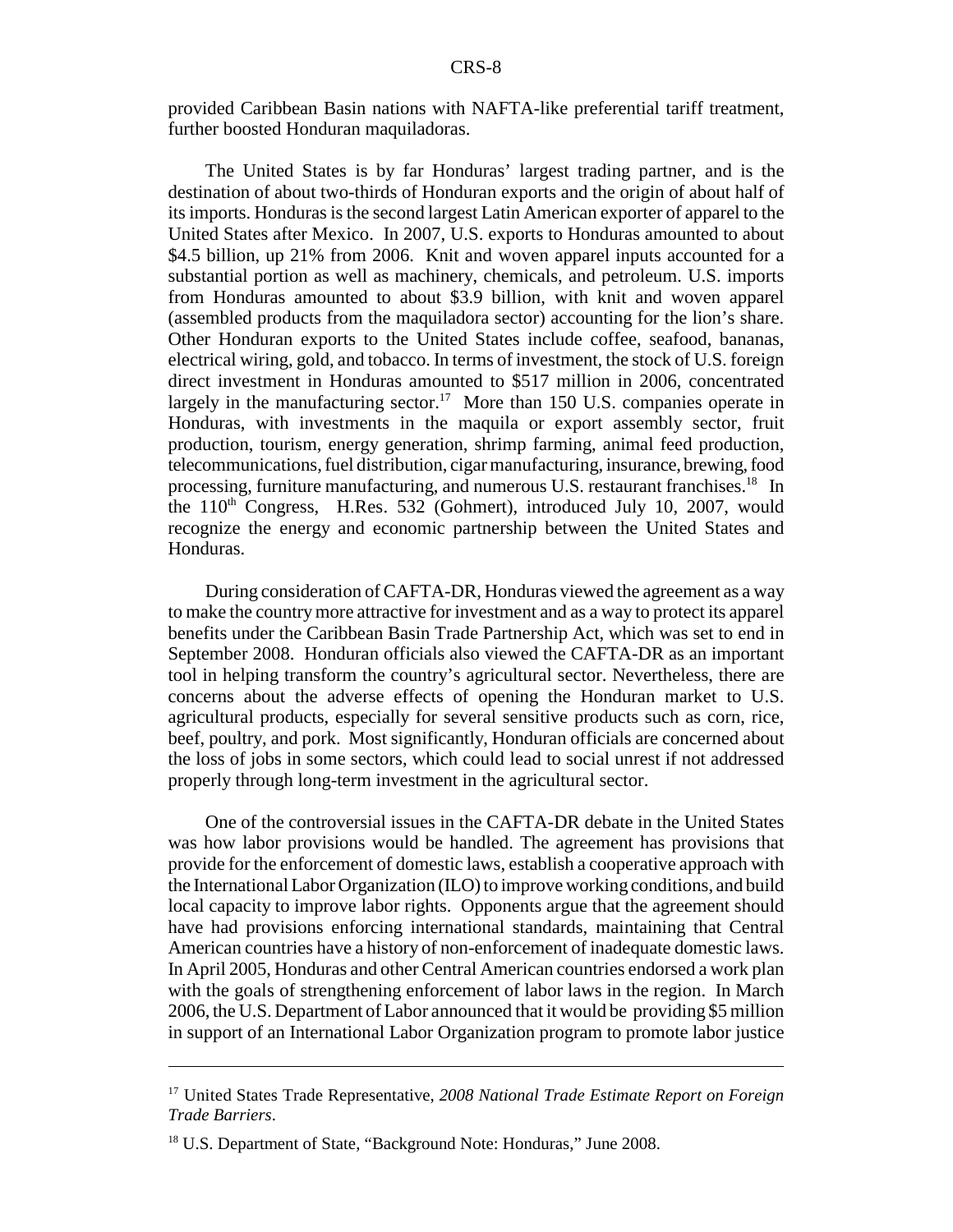under DR-CAFTA and evaluate its progress.<sup>19</sup> Honduras has received criticism for its poor labor conditions. According to the State Department's 2007 human rights report, issued in March 2008, there was credible evidence that blacklisting occurred in the maquiladoras because of employees' union activities.

#### **U.S. Foreign Assistance**

The United States has provided considerable foreign assistance to Honduras over the past two decades. In the 1980s, the United States provided about \$1.6 billion in economic and military aid as the country struggled amid the region's civil conflicts. In the 1990s, U.S. assistance to Honduras began to wane as regional conflicts subsided and competing foreign assistance needs grew in other parts of the world. Hurricane Mitch changed that trend as the United States provided almost \$300 million in assistance to help the country recover from the 1998 storm. As a result of the new influx of aid, total U.S. assistance to Honduras for the 1990s amounted to around \$1 billion. With Hurricane Mitch funds expended by the end of 2001, U.S. foreign aid levels to Honduras again began to decline.

Recent foreign aid funding to Honduras amounted to \$54 million in FY2005, almost \$53 million in FY2006, and almost \$47 million in FY2007 (see **Table 1**). For FY2008, an estimated \$43 million in regular foreign aid funding is being provided. In addition Honduras will receive at least \$7.3 million of additional assistance in FY2008 supplemental funding (H.R. 2462, P.L. 110-252) for the Mérida Initiative to boast the region's interdiction capabilities and support a regional anti-gang strategy. The supplemental spending law appropriated a total of \$65 million for Central America, Haiti, and the Dominican Republic.

For FY2009, the Administration requested almost \$53 million in foreign aid for Honduras, including almost \$26 million in Development Assistance, \$11 million in food aid, \$10 million in Child Survival and Health assistance, and almost \$3.8 million for a Peace Corps program. These amounts include support for a variety of projects in the area of health, education, trade and investment capacity, agricultural sector productivity and the environment, voter education, and the training of poll workers and independent Honduran election observers. In addition to the \$53 million in bilateral assistance requested, Honduras would also receive a share of the \$100 million requested in FY2009 for the continuation of Mérida Initiative funding, which the Administration requested under the Western Hemisphere Regional Program.

Beyond traditional foreign assistance funding, in June 2005, the Millennium Challenge Corporation (MCC) signed a five-year \$215 million compact for Honduras. The MCC compact has two components, a rural development project and a transportation project. The rural development project involves providing Honduran farmers with the skills needed to grow and market horticultural crops. The transportation project will improve a highway linking the Atlantic port of Puerto Cortés to Pacific ports and major production centers in Honduras, El Salvador, and Nicaragua. It will also involve improvements to main highways, secondary, and rural

<sup>&</sup>lt;sup>19</sup> "ILO Awarded \$5 Million for CAFTA-DR Labor Program," International Trade *Reporter*, March 23, 2006.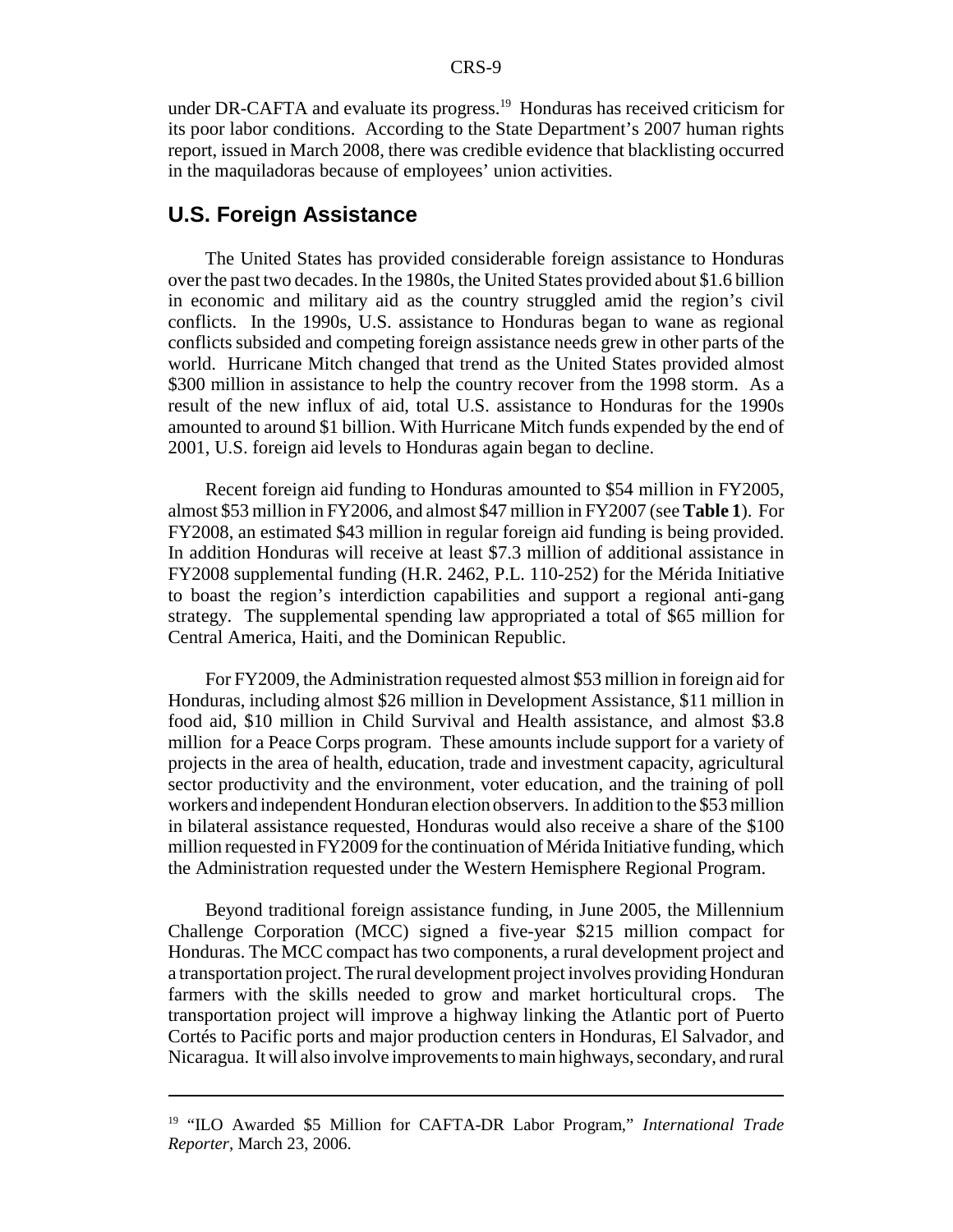roads to enable farmers and other businesses to get their products to markets more efficiently.<sup>20</sup>

| <b>Account</b>                                                 | <b>FY2005</b> | <b>FY2006</b> | <b>FY2007</b> | <b>FY2008</b><br>(est.) | <b>FY2009</b><br>$(req.)$ |
|----------------------------------------------------------------|---------------|---------------|---------------|-------------------------|---------------------------|
| Child Survival and Health                                      | 13,192        | 13,140        | 12,034        | 12,035                  | 10,147                    |
| Development Assistance                                         | 20,856        | 20,604        | 15,540        | 15,149                  | 25,731                    |
| <b>Economic Support Funds</b>                                  |               |               | 175           |                         |                           |
| Global HIV/AIDS<br>Initiative                                  |               | --            | 750           |                         |                           |
| Foreign Military<br>Financing                                  | 1,492         | 891           | 675           | 496                     | 800                       |
| <b>International Military</b><br>Education & Training          | 1,322         | 1,218         | 1,404         | 837                     | 700                       |
| <b>International Narcotics</b><br>Control & Law<br>Enforcement | $\Omega$      | $\Omega$      | $\Omega$      | 744                     | 750                       |
| Nonproliferation,<br>Antiterrorism &<br>Demining               | $\Omega$      | 315           | 268           | $\Omega$                | $\theta$                  |
| Food Aid (P.L. 480)                                            | 13,538        | 13,105        | 13,005        | 9,930                   | 11,000                    |
| Peace Corps                                                    | 4,035         | 3,344         | 3,822         | 3,637                   | 3,757                     |
| Total                                                          | 54,435        | 52,617        | 47,673        | *42,828                 | *52,885                   |

#### **Table 1. U.S. Foreign Aid to Honduras, FY2005-FY2009** (U.S. \$ in thousands)

\* For FY2008, Honduras will receive at least \$7.3 million of the \$65 million in funding for the Mérida Initiative appropriated for Central America, Haiti, and the Dominican Republic in the FY2008 supplemental appropriations legislation (H.R. 2462, P.L. 110-252); Honduras will likely receive additional FY2008 Mérida Initiative from a \$25 million regional funding program for Central America. For FY2009, the Administration requested \$100 million for Central America under the Mérida Initiative, and if funded, Honduras would receive a portion of this.

**Sources:** U.S. Department of State, Congressional Budget Justification, Foreign Operations, FY2007, FY2008, and FY2009; Peace Corps, Congressional Budget Justification, FY2006-2009.

The United States also provided disaster assistance to Honduras in 2007. In anticipation of damage from Hurricane Felix, USAID provided \$25,000 in preparedness assistance in early September 2007 to support emergency relief activities. In October 2007, USAID provided \$50,000 in the aftermath of heavy rains that caused flooding in southern Honduras that killed five people and damaged or destroyed more than 1,000 homes. On September 25, 2007, the House approved

<sup>&</sup>lt;sup>20</sup> Millennium Challenge Corporation, "Honduras Overview," available at [http://www.mcc.gov/countries/honduras/index.php].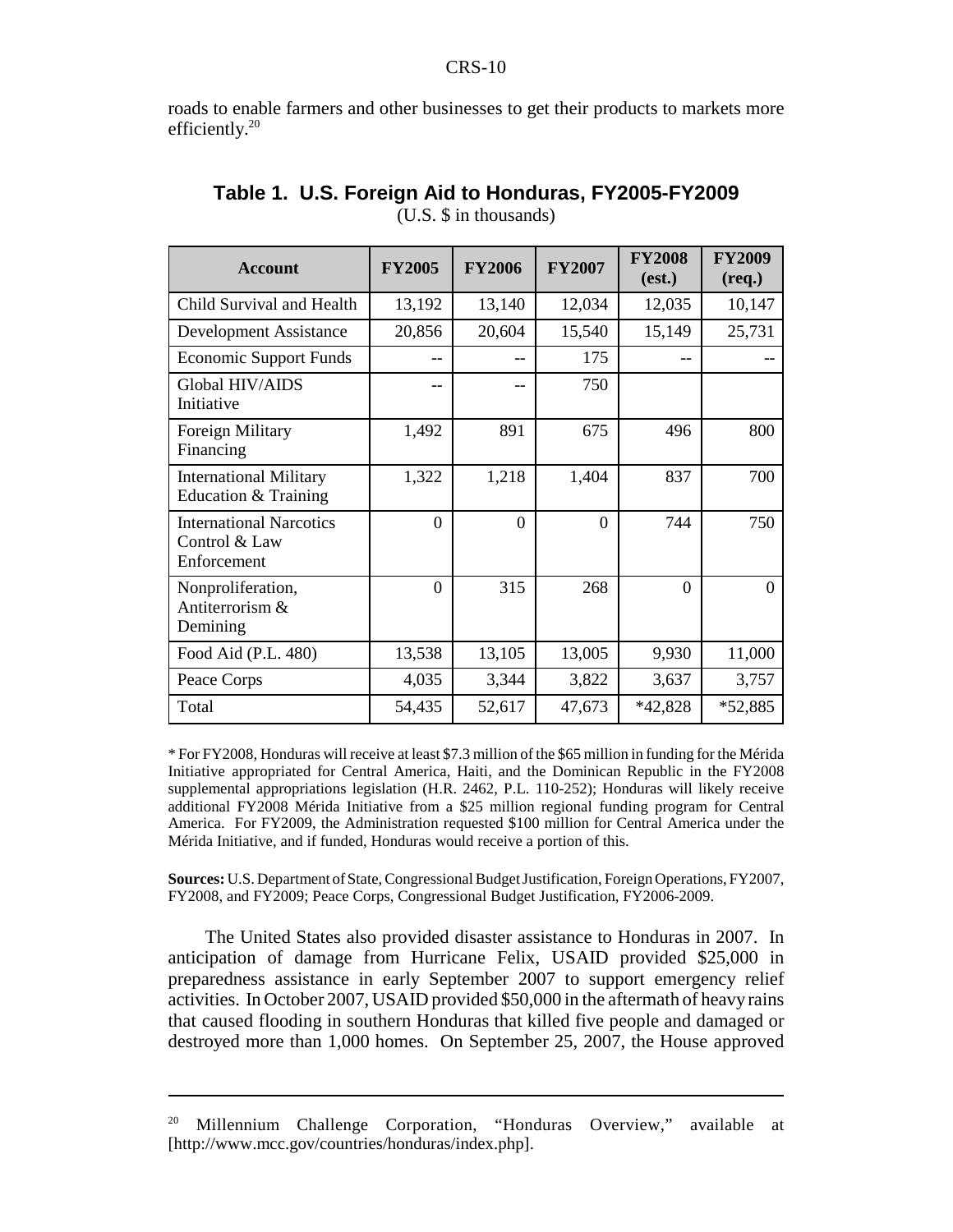(418-0) H.Res. 642 (Solis) expressing sympathy and support for countries of Central America, the Caribbean, and Mexico afflicted by several devastating hurricanes.

#### **U.S. Military Presence**

The United States maintains a troop presence of about 550 military personnel known as Joint Task Force (JTF) Bravo at Soto Cano Air Base. JTF Bravo was first established in 1983 with about 1,200 troops, who were involved in military training exercises and in supporting U.S. counterinsurgency and intelligence operations in the region. Today, U.S. troops in Honduras support such activities as disaster relief, medical and humanitarian assistance, counternarcotics operations, and search and rescue operations that benefit Honduras and other Central American countries. Regional exercises and deployments involving active duty and reserve components provide training opportunities for thousands of U.S. troops. In the aftermath of Hurricane Mitch in 1998, U.S. troops provided extensive assistance in the relief and reconstruction effort. In 2005, JTF Bravo deployed teams to provide disaster assistance in response to Hurricane Stan in neighboring Guatemala and to Tropical Storms Beta and Gamma in Honduras.<sup>21</sup> In November 2006, about 50 troops from JTF Bravo were dispatched to Panama to provide assistance after flooding in the country.

In June 2006, President Zelaya announced that Honduras would seek to convert part of the Soto Cano Air Base into a commercial air cargo terminal, while later in the year the Honduran Defense Minister suggested that the conversion of Soto Cano, which would take more work than originally thought and cost some \$100-200 million, might not be viable financially.<sup>22</sup> In a January 2007 speech to the Honduran Congress, however, President Zelaya again reiterated that Soto Cano Air Base would be upgraded so that it could be used as a commercial airport for exporting merchandise to the United States.<sup>23</sup>

#### **Crime**

Crime and related human rights issues have been among the most important challenges for the Honduran government. When President Maduro took office in 2002, kidnaping and murder were common in major cities, particularly in the northern part of the country. Youth gangs known as *maras* terrorized many urban residents, while corresponding vigilantism increased to combat the crime, with extrajudicial killings increasing, including killings of youth.

Honduras, along with neighboring El Salvador and Guatemala, has become fertile ground for the gangs, which have been fueled by poverty, unemployment,

<sup>21</sup> Edmund Woolfolk and James Marshall, "JTF-Bravo and Disaster Relief," *Joint Force Quarterly*, Issue 42, 3rd Quarter 2006.

<sup>22 &</sup>quot;Honduras: Upgrading Palmerola Base," *Latin America Regional Report, Caribbean & Central America*, October 2006.

<sup>23 &</sup>quot;Honduras Usará Comercialmente Base Aérea de EEUU," *Associated Press*, January 25, 2007.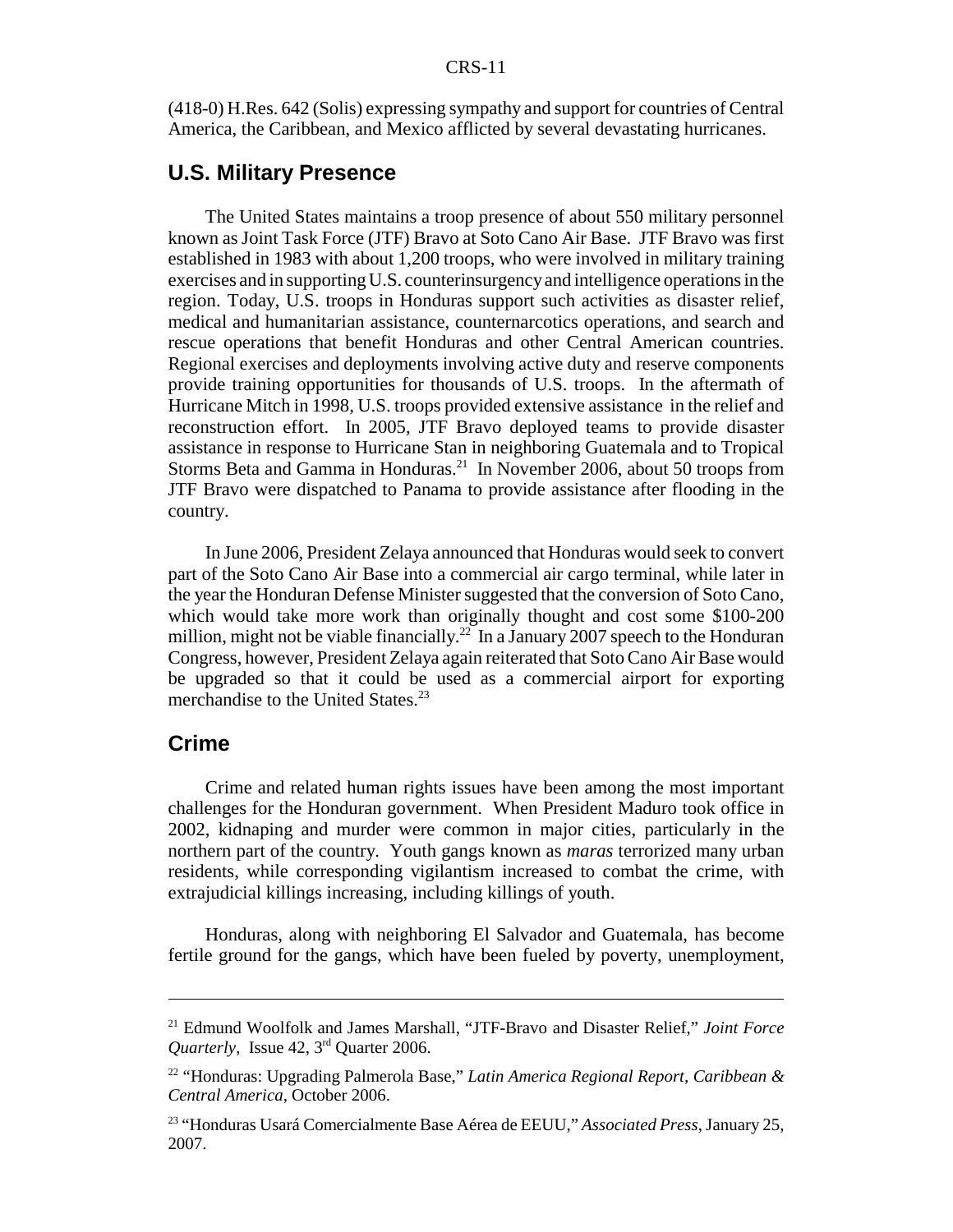#### CRS-12

leftover weapons from the 1980s, and the U.S. deportation of criminals to the region. The two major gangs in Honduras — Mara Salvatrucha, or MS-13, and the 18<sup>th</sup> Street gang, or M-18 — were first established in Los Angeles in the 1980s by Salvadoran immigrants who were excluded from Mexican-American gangs. The U.S. deportation of Central American criminals back to the region in the 1990s may have helped lay the foundation for the development of MS-13 and M-18 in Central America.<sup>24</sup> Although estimates of the number of gang members in Central America vary widely, the U.S. Southern Command maintains that there are some 70,000, concentrated largely in Honduras, El Salvador, and Guatemala.25

President Maduro, who campaigned on a zero-tolerance platform, increased the number of police officers and cracked down on delinquency. The government signed legislation in July 2003 making *maras* illegal and making membership in the gangs punishable with 12 years in prison. Some human rights groups expressed concerns about abuses and the effect of the crackdown on civil liberties. There were also concerns that the crackdown would exacerbate already poor prison conditions. Subsequently in 2004, a fire in the San Pedro Sula prison killed 107 inmates, mostly gang members. Although the crackdown initially reduced crime (for example, an 80% decline in kidnapping and a 60% decline in youth gang violence)<sup>26</sup> and was popular with the public, crime subsequently picked up again. On December 23, 2004, MS-13 gang members massacred 28 people, including 6 children, on a public bus crowded with Christmas shoppers in San Pedro Sula, an event that shocked the Honduran nation.

Beginning in 2006, the Zelaya government — in a move to replace the Maduro government's zero-tolerance policy — initially announced measures to use dialogue and other outreach techniques to convince gang members to give up violence and reintegrate into society, but subsequently has focused more on traditional law enforcement action to crack down on the gangs.<sup>27</sup> In September 2006, the government launched Operation Thunder to increase the number of police and military troops in the streets and conduct raids against suspected criminals. The operation led to  $1,600$  arrests.<sup>28</sup> The government has also pledged to increase the police force by 1,000 members each year.

Despite the Zelaya's government's efforts, crime and violence in Honduras have continued unabated. According to the government's Human Rights Commissioner, the murder rate in 2006 stood at 46 homicides per 100,000 inhabitants, third in Latin

<sup>24</sup> Ana Arana, "How the Street Gangs Took Central America," *Foreign Affairs*, May 1, 2005.

<sup>&</sup>lt;sup>25</sup> House Armed Services Committee, Posture Statement of Gen. Bantz Craddock, Commander, U.S. Southern Command, March 9, 2005.

<sup>26</sup> John Authers and Sara Silver, "Death of Son Persuades Honduran to Take Political Stage," *Financial Times*, August 11, 2004.

<sup>27 &</sup>quot;Honduran Government Reaches Out to Rehabilitate Gangs," *ACAN-EFE*, January 30, 2006.

<sup>28 &</sup>quot;Honduras' Operation Thunder: The Effort to Stem Rising Crime," *Stratfor*, October 30, 2006.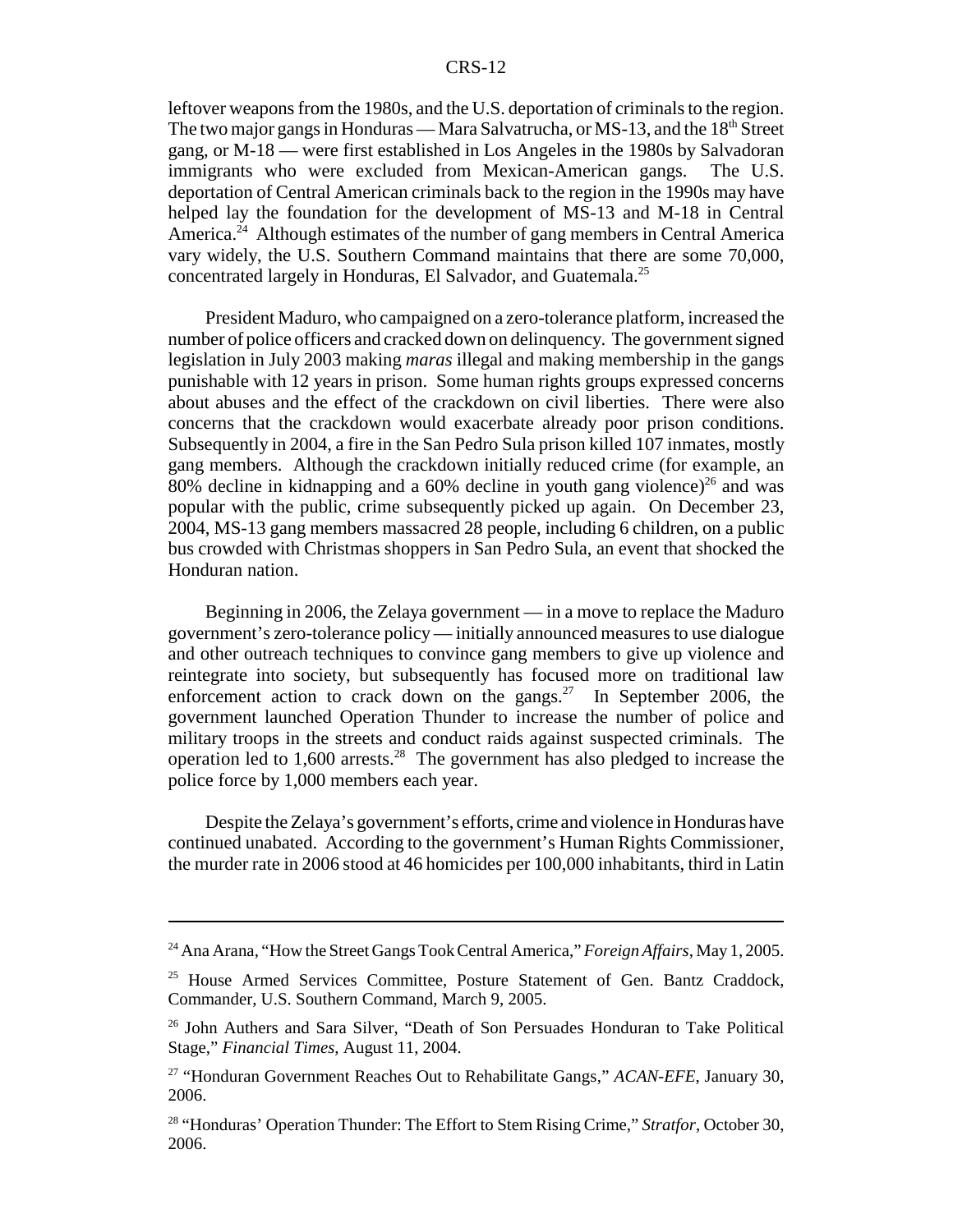America behind Colombia and El Salvador.<sup>29</sup> In September 2008, it was reported that the 2007 murder rate had reached 49.9 per 100,000 inhabitants, one of the highest in the region.<sup>30</sup> Several high-profile killings have drawn greater attention to the issue of violent crime in Honduras.

Several studies on the gangs in Central America contend that so-called *mano dura* (strong arm) policies focused on repressing the gangs with law enforcement may have contributed to the gangs becoming more organized and more violent. They contend that Central American governments need to develop social and economic prevention programs as a means of effectively dealing with the gang crisis. Best practices are seen as involving strategies that are developed with community collaboration so that prevention and law enforcement programs are accepted by all sectors and the general population.<sup>31</sup>

Several U.S. agencies have been involved in assisting Honduras and other Central American countries in dealing with the gang problem.<sup>32</sup> On the law enforcement side, the FBI established a task force in 2004 focusing on MS-13 that allows the exchange of information with Central America law enforcement agencies. U.S. Immigration and Customs Enforcement (ICE) has worked closely with Honduran law enforcement pertaining to MS-13 and other gangs.<sup>33</sup> The United States has also conducted anti-gang training for Honduran law enforcement officials. In January 2007, police and prosecutors from Honduras and other Central American countries completed an anti-gang training program conducted at the U.S.-funded International Law Enforcement Academy in El Salvador.<sup>34</sup> The U.S. Agency for International Development, while not having a specific program focusing on gangs, supports several programs that attack the risk factors associated with gang membership and violence. These include a program to provide basic education skills to at-risk youths and a program to improve the effectiveness and transparency of the justice system.<sup>35</sup>

<sup>29 &</sup>quot;Homicide Rate in Violence-Prone Honduras One of the Region's Highest," *Global Insight Daily Analysis*, March 12, 2007.

<sup>30</sup> Marion Barbel, "Homicide Rate Confirms Honduras as One of Region's Most Violent Nations," *Global Insight Daily Analysis*, September 11, 2008.

<sup>&</sup>lt;sup>31</sup> "Youth Gangs in Central American, Issues in Human Rights, Effective Policing and Prevention," Washington Office on Latin America (WOLA), November 2006; "Transnational Youth Gangs in Central America, Mexico, and the United States," Executive Summary, WOLA and the Center of Inter-American Studies and Programs of the Instituto Tecnológico Autónomo de México (ITAM), February 2007.

<sup>32</sup> See CRS Report RS22141, *Gangs in Central America*, by Clare M. Ribando.

<sup>&</sup>lt;sup>33</sup> House Committee on International Relations, Subcommittee on the Western Hemisphere, Statement of John P. Torres, U.S. Immigration and Customs Enforcement, U.S. Department of Homeland Security, Hearing on "Gangs and Crime in Latin America," April 20, 2005.

<sup>34</sup> U.S. Department of Justice, "Prepared Remarks of Attorney General Alberto R. Gonzales at the Press Conference Following Bilateral Meetings in El Salvador," February 5, 2007.

<sup>&</sup>lt;sup>35</sup> U.S. Agency for International Development, "Central America and Mexico Gang Assessment, Annex 3: Honduras Profile," April 2006.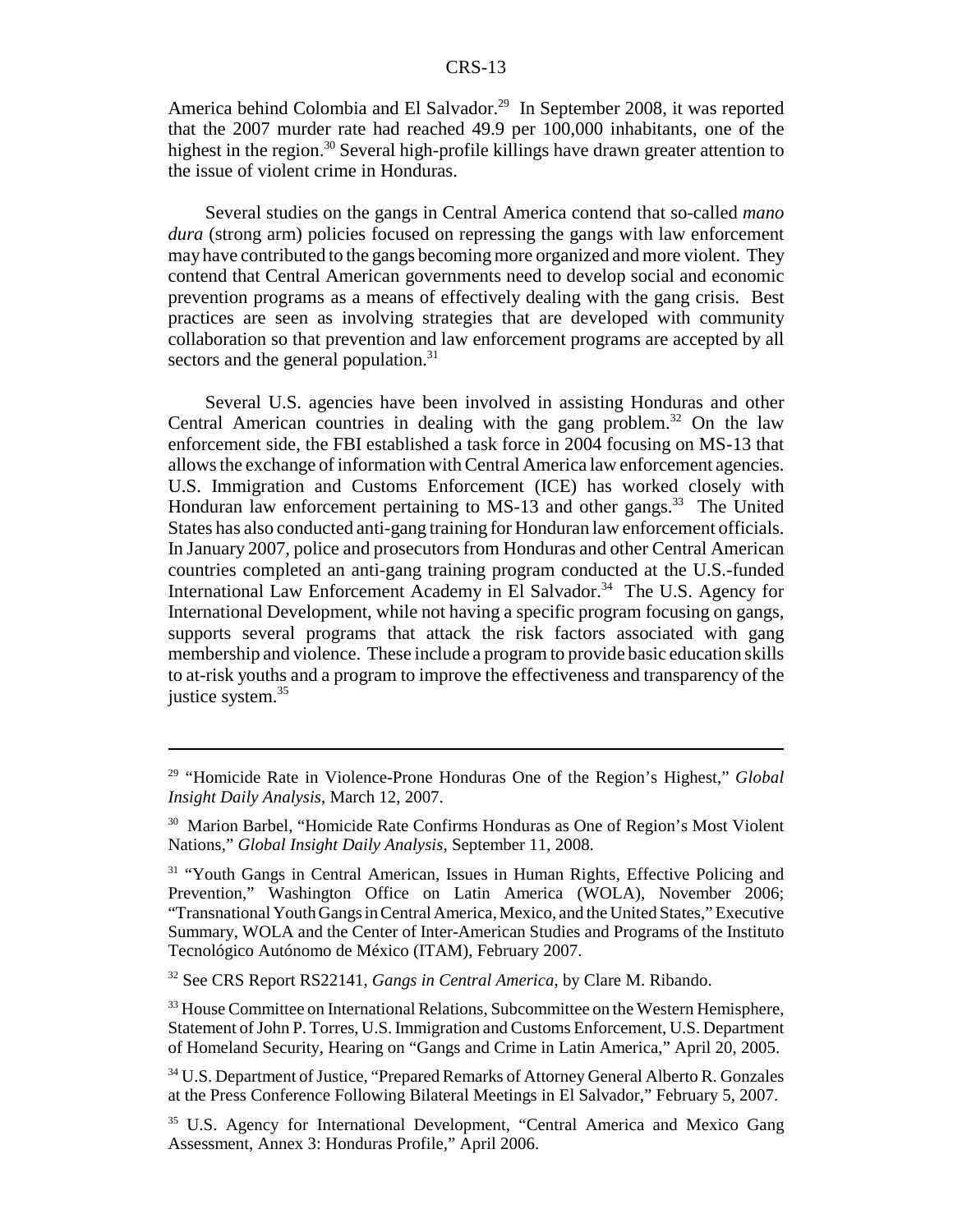#### CRS-14

In July 2007, Assistant Secretary for Western Hemisphere Affairs, Thomas Shannon, announced that the United States would pledge \$4 million to help Central American governments draft a regional security strategy to fight street gangs and drug trafficking.<sup>36</sup> Such a strategy would consist of five areas in which the United States would work with partners in Central America: diplomacy, repatriation, law enforcement, capacity enhancement, and prevention.<sup>37</sup>

In the  $110<sup>th</sup> Congress$ , H.Res. 564 (Engel), approved by the House on October 2, 2007 by voice vote, recognizes that violence poses an increasingly serious threat to peace and stability in Central America and supports expanded cooperation between the United States and the countries in the region, including Honduras, to deal with youth gangs in Central America. The FY2008 Consolidated Appropriations Act (P.L. 110-161, Division J) provides \$8 million to combat transnational crime and criminal youth gangs, including in Central America.

As noted above, the Bush Administration also requested assistance for Honduras under the Mérida Initiative to boost the region's capabilities to interdict the smuggling of drugs, arms, and people, and to support a regional anti-gang strategy. Honduras will receive at least \$7.3 million of the \$65 million appropriated for Central America, Haiti, and the Dominican Republic in FY2008 supplemental assistance legislation. (P.L. 110-262). For FY2009, Honduras would also receive a portion of the \$100 million requested for Central America for continuation of the Mérida Initiative.

#### **Migration Issues**

**Temporary Protected Status.** In the aftermath of Hurricane Mitch in 1998, the United States provided temporary protected status (TPS) to eligible Hondurans in the United States at the time, protecting them from deportation, because the Honduran government would not be able to cope with their return. Originally slated to expire in July 2000, TPS status for the eligible Hondurans to date has been extended six times. TPS was scheduled to expire on July 5, 2007, but on May 2, 2007, Secretary of Homeland Security Michael Chertoff announced that TPS for eligible nationals of Honduras (as well as El Salvador and Nicaragua) would be extended for an additional 18 months until January 5, 2009. Some 78,000 Honduras benefit from TPS.<sup>38</sup> The extensions generally have been granted because of the difficulty that Honduras would have in coping with their return. For the 2007 extension, a Homeland Security official maintained that while Honduras, along with El Salvador and Nicaragua that also have TPS designations, have made significant

<sup>36 &</sup>quot;U.S. Offers Funds to Help Fight Central America Gangs," Reuters, July 18, 2007.

<sup>&</sup>lt;sup>37</sup> U.S. Department of State, "Combating Criminal Gangs from Central America and Mexico," July 18, 2007.

<sup>38</sup> U.S. Department of Homeland Security, U.S. Citizenship and Immigration Services, "Secretary Chertoff Extends Temporary Protected Status for Eligible Hondurans, Nicaraguans and Salvadorans," Press Release, May 2, 2007.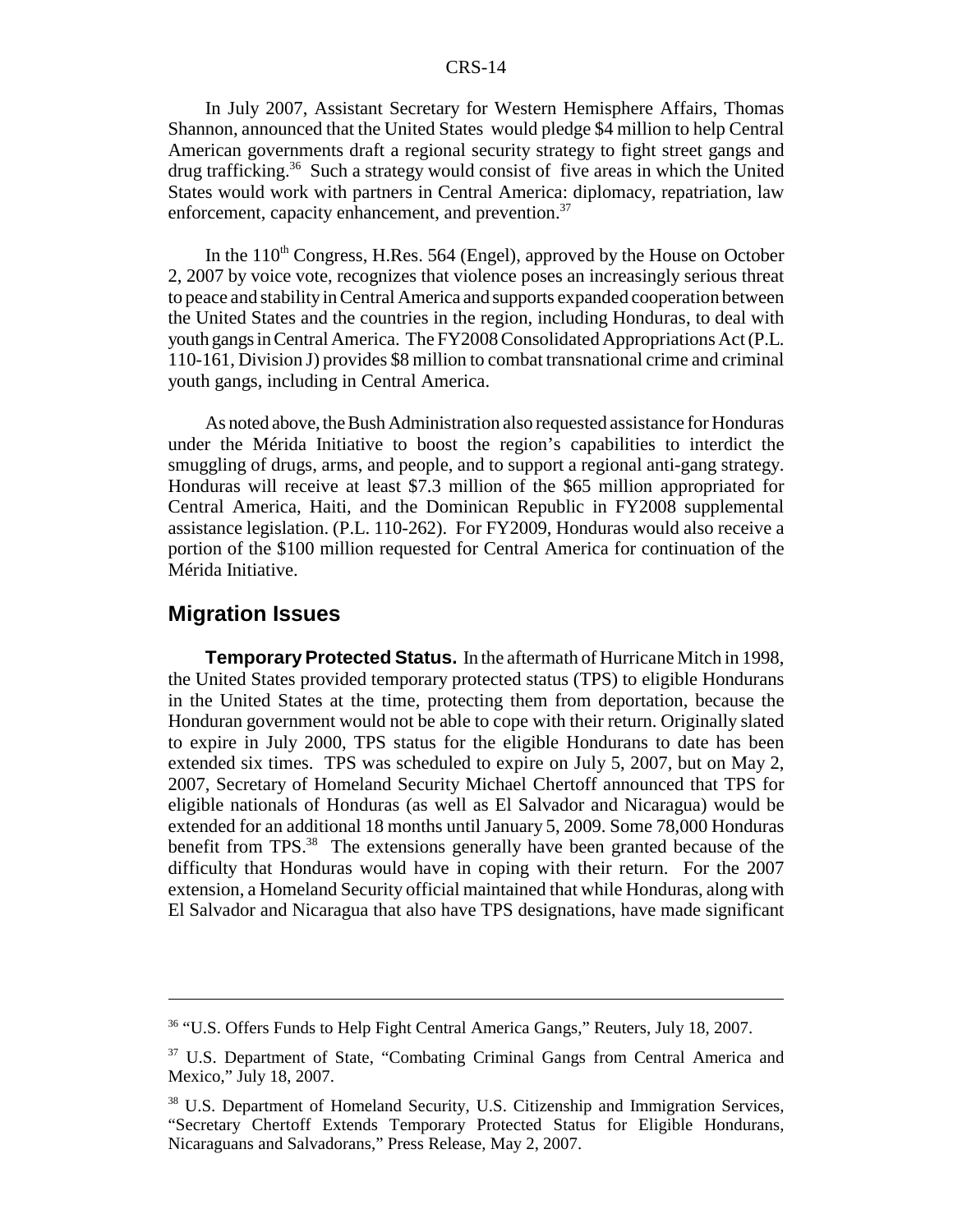#### CRS-15

progress in recovery and rebuilding, each country continues to face social and economic challenges in efforts to restore their nations to normalcy.39

On September 25, 2008, President Zelaya stated that President Bush told him during a meeting in New York that the United States would once again be extending TPS for another 18 months to more than 70,000 eligible Hondurans in the United States, protecting them from deportation.<sup>40</sup> (For background on TPS, see CRS Report RS20844, *Temporary Protected Status: Current Immigration Policy and Issues*.)

**Deportations.**41 After Mexico, Honduras is the country in the region with the highest number of U.S. deportations. In FY2007, over 29,000 Hondurans were deported, making it one of the top recipients of deportees on a per capita basis. Deportations to Honduras have increased significantly over the past decade, from 2,769 in FY1996 to 29,289 in FY2007, more than almost a tenfold increase.<sup>42</sup> As with most Central American countries, those deported on criminal grounds to Honduras were a much smaller percentage than the average for Latin America and the Caribbean overall. About 17% of Hondurans were removed on criminal grounds in 2007. In March 2007, the Honduran Congress approved a motion calling for the United States to halt deportations of undocumented Honduran migrants who live and work in the United States.<sup>43</sup> According to the Department of Homeland Security, in 2005 Honduras became the first foreign country to agree to the use of video teleconferencing by Honduran consular officers for travel document interviews in order to speed the deportation process.44

In Honduras and other Central American countries, policymakers are most concerned about their countries' abilities to absorb the large volumes of deportees arriving from the United States. Increasing deportations from the United States have been accompanied by similar increases in deportations from Mexico, a transit country for Central American migrants bound for the United States. The deportations have caused numerous challenges for Central American governments and social service providers. In countries where poverty and unemployment rates are high, it can be difficult for returning deportees to find gainful employment. Individuals who do not speak Spanish, who are tattooed, who have criminal records, and/or who lack familial support in the country to which they are deported have a particularly difficult time

<sup>42</sup> Information Provided to CRS by the Department of Homeland Security, Immigration and Customs Enforcement, Office of Detention and Removal.

<sup>39 &</sup>quot;El Salvador-Honduras: Holding Out Hope for Immigration Reform," *Caribbean & Central America Report*, May 17, 2007.

<sup>40 &</sup>quot;EEUU Ampliará Permiso Temporal a Hondureños Indocumentados," *Reuters, Noticias Latinoamericanas*, September 25, 2008.

<sup>&</sup>lt;sup>41</sup> Clare Seelke contributed information to this section. Also see CRS Report RL34112, *Gangs in Central America*.

<sup>43 &</sup>quot;CN Pide a EEUU que Cesen las Deportaciones de Compatriotas," *La Tribuna* (San Pedro Sula, Honduras), March 14, 2007.

<sup>44 &</sup>quot;Homeland Security Department Introduces New Procedure to Expedite Honduran Removals," *U.S. Fed News*, April 19, 2005.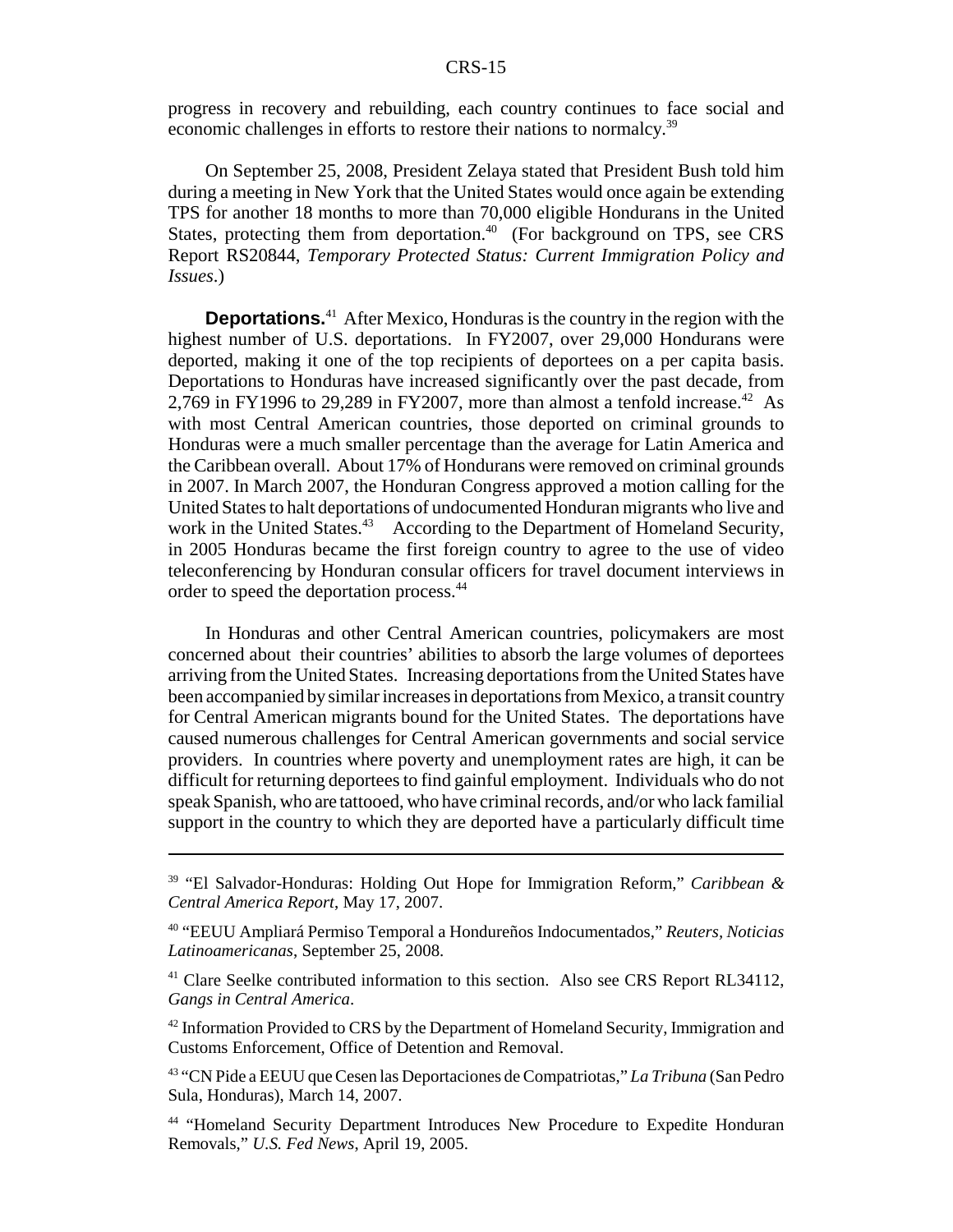with re-integration. Some deportees have left close family members behind in the United States, which may make their transition even harder. In addition to these social problems, regional leaders are also concerned that remittances may start to fall if the current high rates of deportations continue.<sup>45</sup>

Some analysts contend that increasing U.S. deportations of individuals with criminal records has exacerbated the gang problem in Honduras and other Central American countries.46 By the mid-1990s, the civil conflicts in Central America had ended and the United States began deporting unauthorized immigrants, many with criminal convictions, back to the region. Between 2000 and 2004, an estimated 20,000 criminals were sent back to Central America, many of whom had spent time in prisons in the United States for drug and/or gang-related offenses. Many contend that gang-deportees have "exported" a Los Angeles gang culture to Central America, and that they have recruited new members from among the local populations.<sup>47</sup> Although a recent United Nations study says that there is little conclusive evidence to support their claims, the media and many Central American officials have attributed a large proportion of the rise in violent crime in the region on gangs, particularly gang-deportees from the United States.<sup>48</sup> Offender reentry has become a major problem, as tattooed former gang members, especially returning deportees from the United States who are often native English speakers, have difficulty finding gainful employment.

Most Central American governments have developed some type of programs to help returning deportees reintegrate into society, but many of these tend to be understaffed and underfunded. In Honduras, immigration officials, Catholic church representatives, and volunteers provide food and information on job training opportunities to repatriated individuals at the Center for Attention to Migrants, which is next to the international airport in Tegucigalpa.<sup>49</sup>

Both Central American and Caribbean officials have called on the United States to provide better information on deportees with criminal records. In July 2007 testimony before the House Subcommittee on the Western Hemisphere, the Honduran Ambassador asserted that while the United States now provides information on the criminal background of deportees, information is not provided on whether the repatriated nationals are gang members. The Administration's FY2008 supplemental request for Honduras as part of the Administration's Mérida Initiative includes assistance for a web-based Repatriation Notification System that would give

<sup>45</sup> Pamela Constable, "Deportees' Bittersweet Homecoming; Migration is Boon, Bane for Honduras," *Washington Post*, June 27, 2007.

<sup>46</sup> Robert L. Lopez, Rich Connell, and Chris Kraul, "Gang Uses Deportation to its Advantage to Flourish in the U.S.," *Los Angeles Times*, November 1, 2005.

<sup>47</sup> Ana Arana, "How the Street Gangs Took Central America," *Foreign Affairs*, May/June 2005.

<sup>48</sup> United Nations Office on Drugs and Crime (UNODC), *Crime and Development in Central America: Caught in the Crossfire*, May 2007.

<sup>49</sup> Pamela Constable, "Deportees' Bittersweet Homecoming; Migration is Boon, Bane for Honduras," *Washington Post*, June 27, 2007.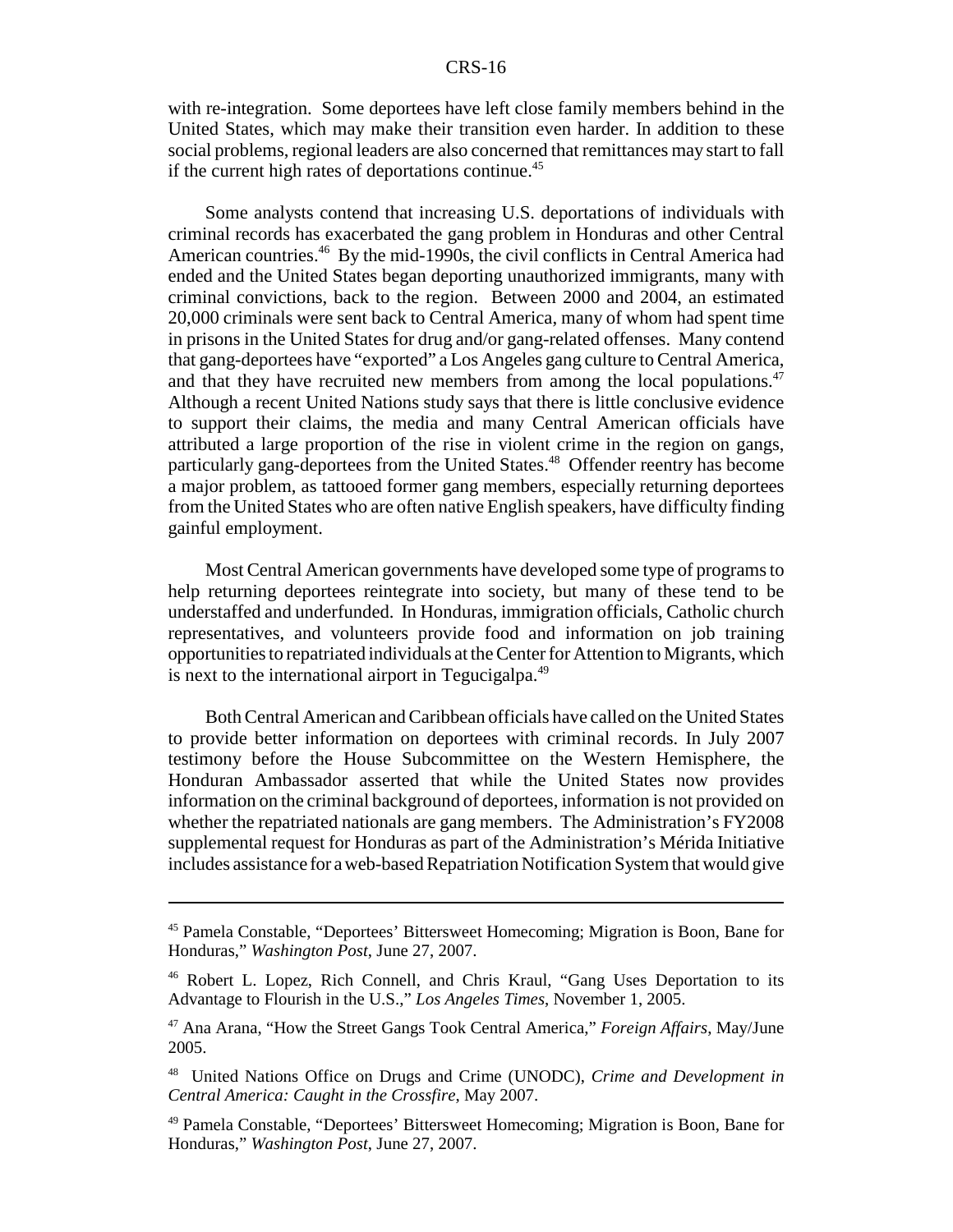Honduras, El Salvador, and Guatemala notification of all repatriations from the United States.

## **Drug Trafficking**

Honduras is a transshipment country for cocaine flowing north from South America by air, sea, and land. According to the State Department's 2008 *International Narcotics Control Strategy Report*, recent flight tracking indicates that such transit is increasing as drug traffickers have been shifting their operations from Guatemala to Honduras. Remote and poorly controlled areas of Honduras, particularly on the country's north coast and eastern border, are natural safe havens for drug traffickers, providing them with isolated areas for trafficking operations, such as refueling maritime assets and making boat-to-boat transfers.

The State Department report acknowledged Honduras for its cooperation with the United States on counternarcotics efforts, noting bilateral cooperation in investigation and interdiction operations. A "Special Vetted Unit" in the Honduran police uses sensitive narcotics intelligence to target major traffickers operating in the country and to disrupt and disband transnational organized crime groups. The State Department recognized the Zelaya government for taking a number of important actions to combat drug trafficking in Honduras. These include the expansion of maritime interdiction, especially along the north coast, collaboration with the U.S. Attorney's Offices regarding U.S. investigations of Honduran traffickers, and the enhancement of the National Police force through the decentralization of some commands and the addition of 2,000 police officers. The State Department report noted one particularly important development in 2007: the establishment of a new Honduran military base and two task forces designed to further strengthen the government presence along the north coast.

At the same time, the State Department report stated that effective counternarcotics efforts face such obstacles as funding constraints, a weak judicial system marred by corruption and heavy caseloads, a lack of coordination, and leadership challenges. While the Zelaya government has enacted measures designed to combat corruption among public officials, corrupt practices within the police and judiciary continue as a result of lack of enforcement. The report also recognized two areas of growing concern: increases in drug trafficking and drug use at the street level, especially among young children, and the cultivation of marijuana in small isolated plots, particularly in the mountainous regions of the departments of Copán, Yoro, Santa Bárbara, Colón, Olancho, and Francisco Morazán.

In 2008, the Honduran Congress is expected to consider a number of reforms to strengthen the police force and increase the counternarcotics capabilities of the country. Proposed reforms to the Organic Police Law would allow mandatory polygraph exams and drug tests on all police officers, the removal of officers with ties to organized crime, and the dismissal of officers who have committed crimes. The Zelaya government, with the assistance of the United States, will also attempt to dismantle criminal organizations currently functioning within penitentiaries by reforming its prison system. Continued anti-trafficking operations will increase inspections through the Container Security Initiative (CSI), Secure Freight Initiative (SFI), and the new Mega-ports Initiative.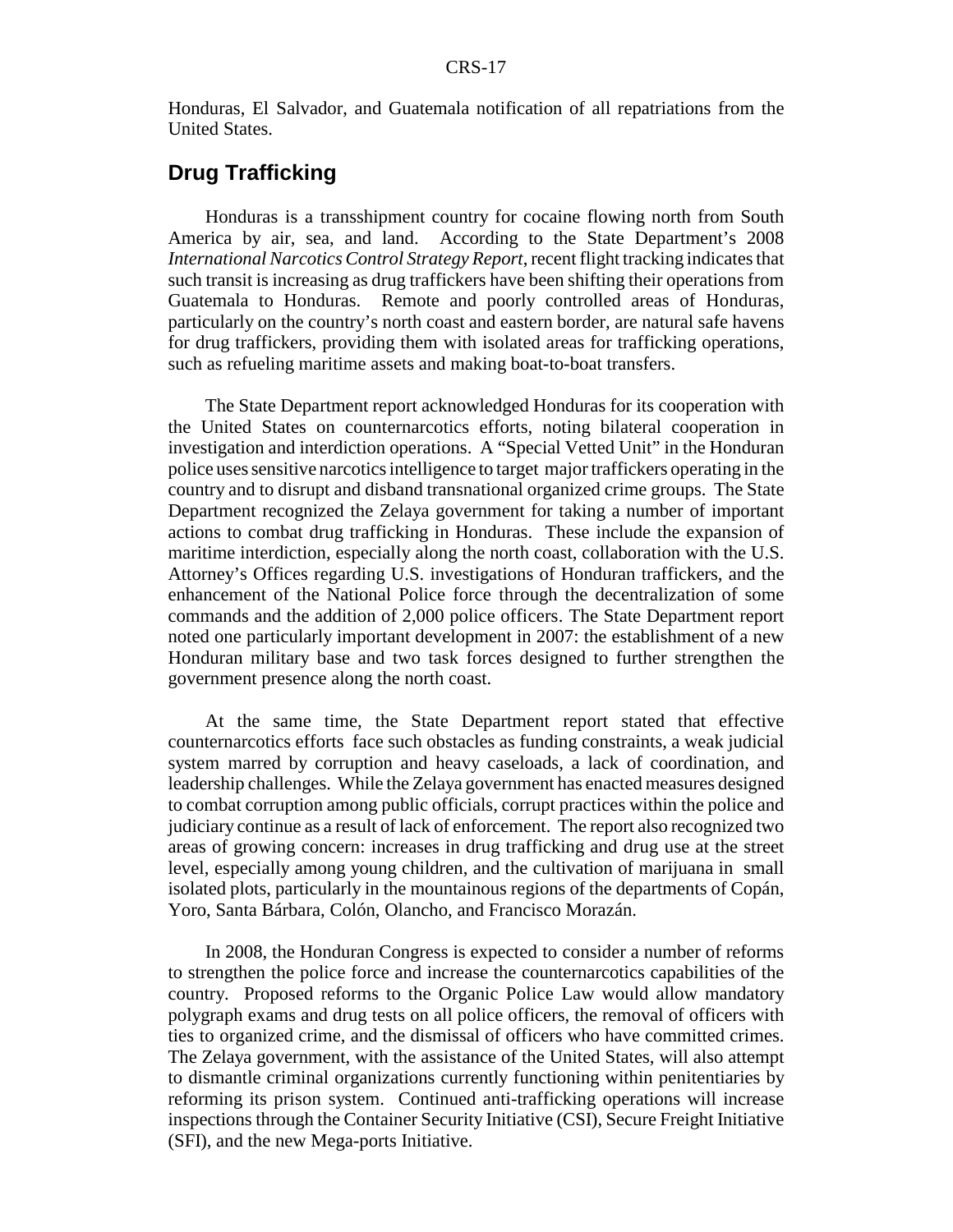#### **Human Trafficking**

According to the State Department's 2008 Trafficking in Persons (TIP) Report, Honduras is a source and transit country for women and children trafficked for the purpose of commercial sexual exploitation, with many victims trafficked from rural areas to tourist and urban areas such as San Pedro Sula, the north Caribbean coast, and the Bay Islands. According to the State Department's 2007 report, the Honduran government and NGOs estimated 10,000 victims had been trafficked in Honduras, mostly internally. However, the 2008 report also named the United States, Mexico, Guatemala, and El Salvador as destination countries for Honduran women and children being trafficked. In 2005, U.S. Immigration and Customs Enforcement (ICE) worked with Honduran authorities to break up a human smuggling ring that lured young Honduran women to the United States for forced labor.<sup>50</sup> The State Department's 2008 report noted the presence of foreign victims of commercial sexual exploitation in Honduras, most having been trafficked from neighboring countries, including economic migrants en route to the United States that have been victimized by traffickers.

While the State Department stated in the TIP Report that Honduras does not fully comply with the minimum standards for the elimination of trafficking, it noted that the government is making significant efforts to do so (a so-called Tier 2 country). Although not all forms of trafficking for the purpose of labor exploitation are prohibited, the report recognized the Honduran government's increased efforts to investigate other trafficking crimes. While the government only opened 24 trafficking-related investigations in 2006, it opened 74 in 2007, leading to 13 prosecutions and 8 convictions. The report also recognized the government's progress in trafficking prevention. In addition to conducting TV and radio awareness-raising campaigns, the Honduran government conducted 50 antitrafficking training sessions for more than 3,000 government officials, civil society members, students, and journalists in 2007. Nonetheless, the report indicates a number of areas in which Honduras can do more to combat trafficking. It recommends that the Honduran government increase its shelter aid and victims services, amend anti-trafficking laws to prohibit labor trafficking, increase criminal investigations of corrupt public officials involved in trafficking activities, and enhance international collaboration to prosecute foreign tourists engaging in the exploitation of trafficked women and children.

### **Port Security**

Honduras and the United States have cooperated extensively on port security. For the United States, port security emerged as an important element of homeland security in the aftermath of the September 11, 2001 terrorist attacks. Honduras views such cooperation as important in order to ensure the speedy export of its products to the United States, which in turn could increase U.S. investment in the country.

<sup>50</sup> U.S. Department of Homeland Security, U.S. Immigration and Customs Enforcement, "10 Charged in International Human Smuggling Ring that Lured Young Honduran Women to U.S. for Forced Labor," News Release, July 21, 2005.